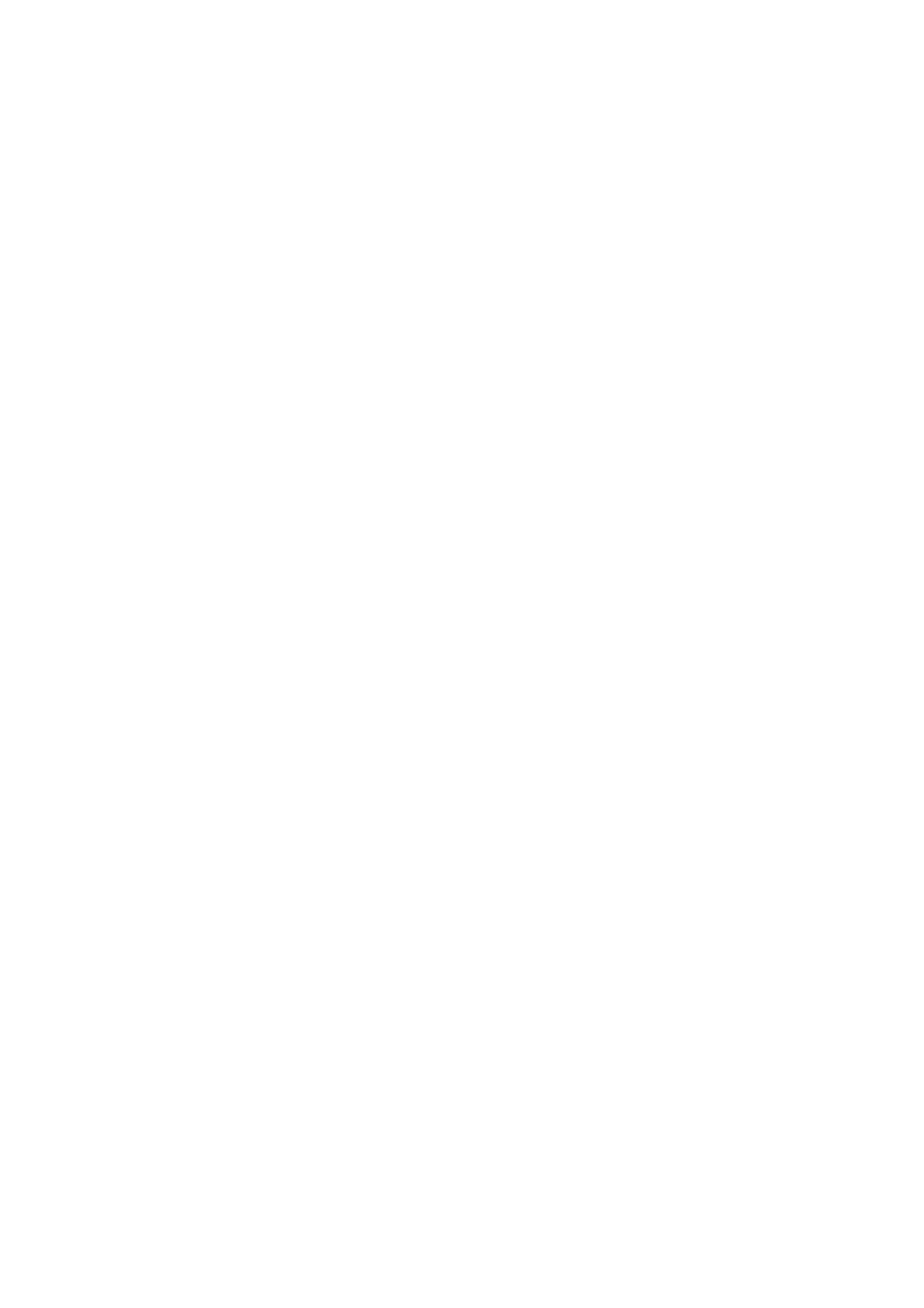

Fig. 1 (Descrizione esterna della macchina; Machine overview; **Description extérieure de l'appareil**)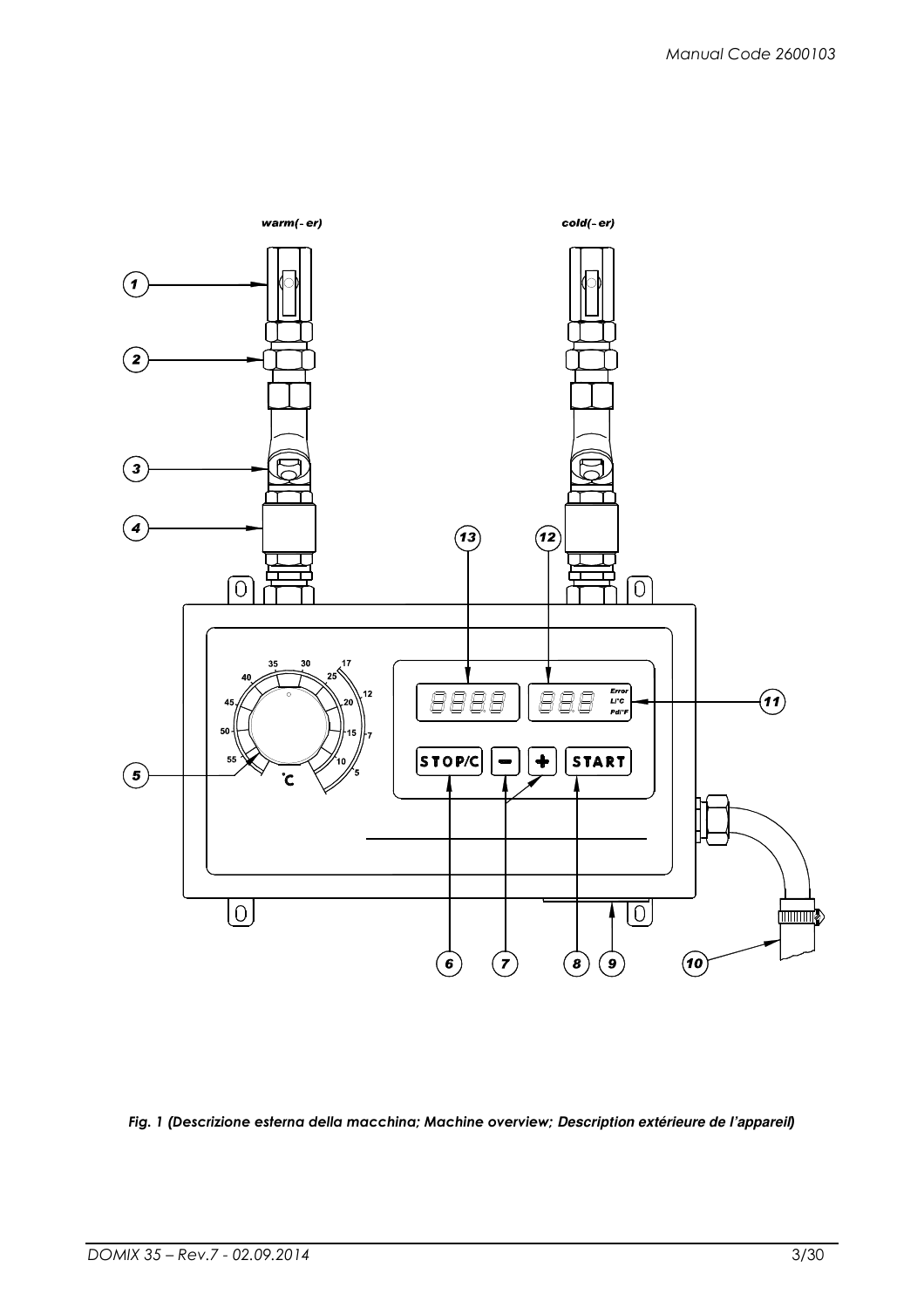#### SCHEMI DI COLLEGAMENTO IDRAULICO HYDRAULIC CONNECTION EXAMPLES SCHEMAS DES RACCORDEMENTS HYDRAULIQUESHYDRAULISCHE SYSTEMEEJEMPLOS DE CONEXION HIDRAULICA



Fig. 2 (Layout collegamenti idraulici; Layout hydraulic connections; connexions hydrauliques)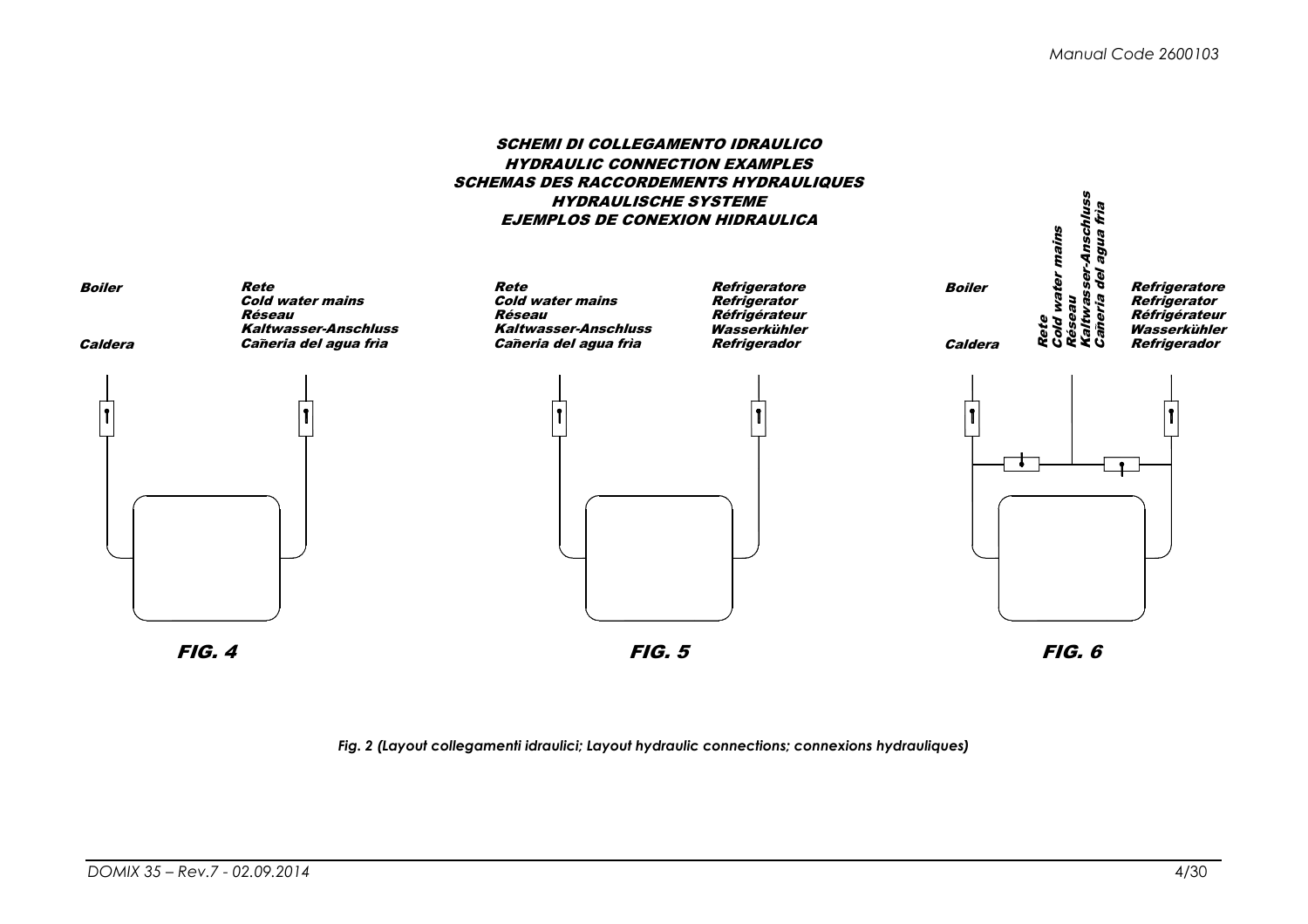

Fig. 3 (Schema Elettrico; Wiring Diagram; **Schéma électrique**)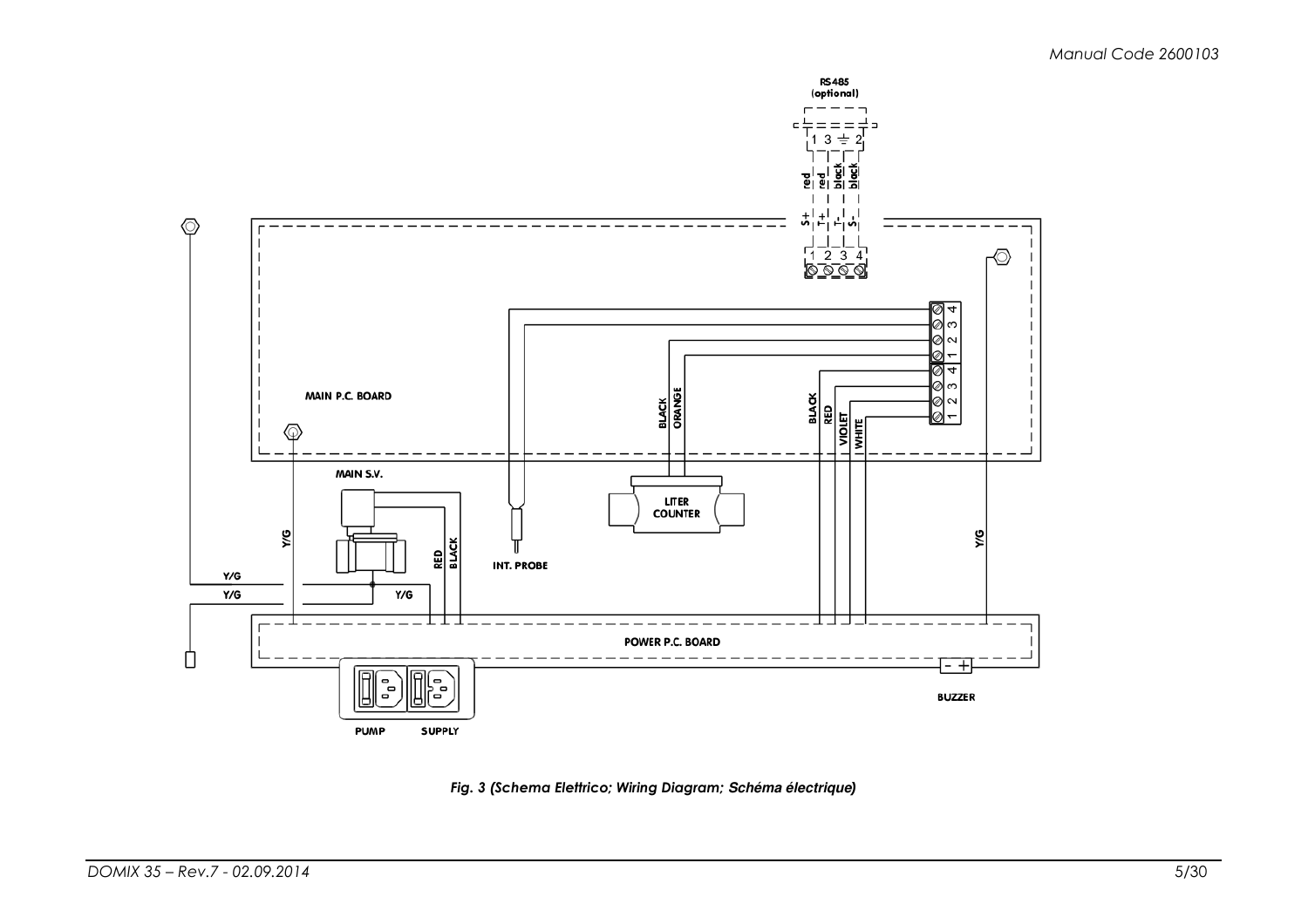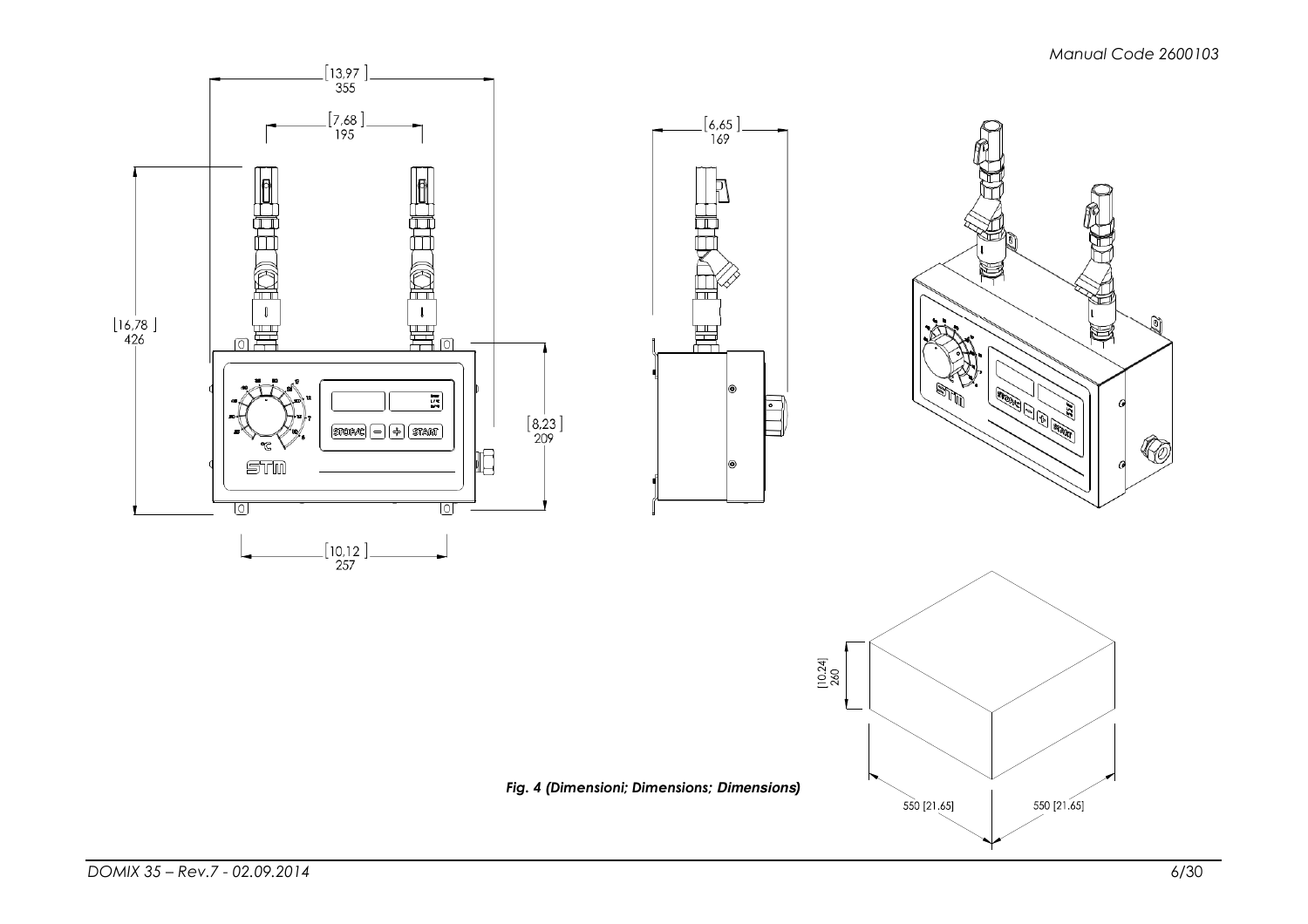# **INDICE / INDEX**

|              | 9  |
|--------------|----|
| 1.1.         |    |
| $2 -$        |    |
| 3-           |    |
| 4-           |    |
| 5-           |    |
| 5.1.         |    |
| 5.2.<br>5.3. |    |
| $6-$         |    |
| 7-           |    |
| 7.1.         |    |
|              |    |
| 8.1.         |    |
| 8.2.         |    |
| 8.3.<br>8.4. |    |
| 9-           |    |
|              |    |
|              |    |
|              |    |
| 1-           | 19 |
|              |    |
|              |    |
|              |    |
| 4-           |    |
|              |    |
| 5.1          |    |
| 5.2.         |    |
|              |    |
| $6 -$        |    |
|              |    |
| 7.1.         |    |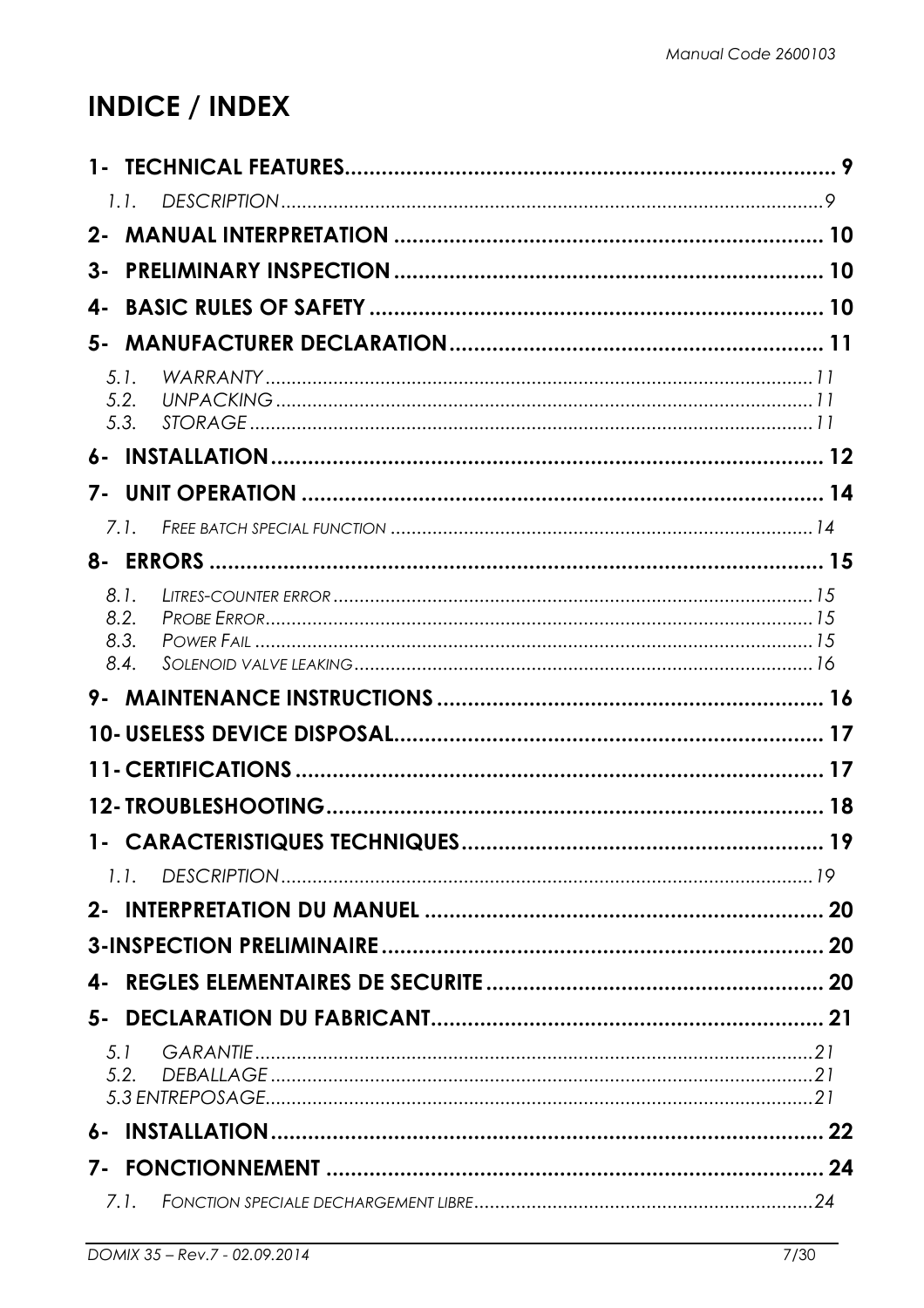| 10- RECYCLAGE DES APPAREILS QUI NE SONT PLUS UTILISES 27 |  |
|----------------------------------------------------------|--|
|                                                          |  |
|                                                          |  |
| 13- PEZZI DI RICAMBIO; SPARE PARTS; PIECES DETACHEES  29 |  |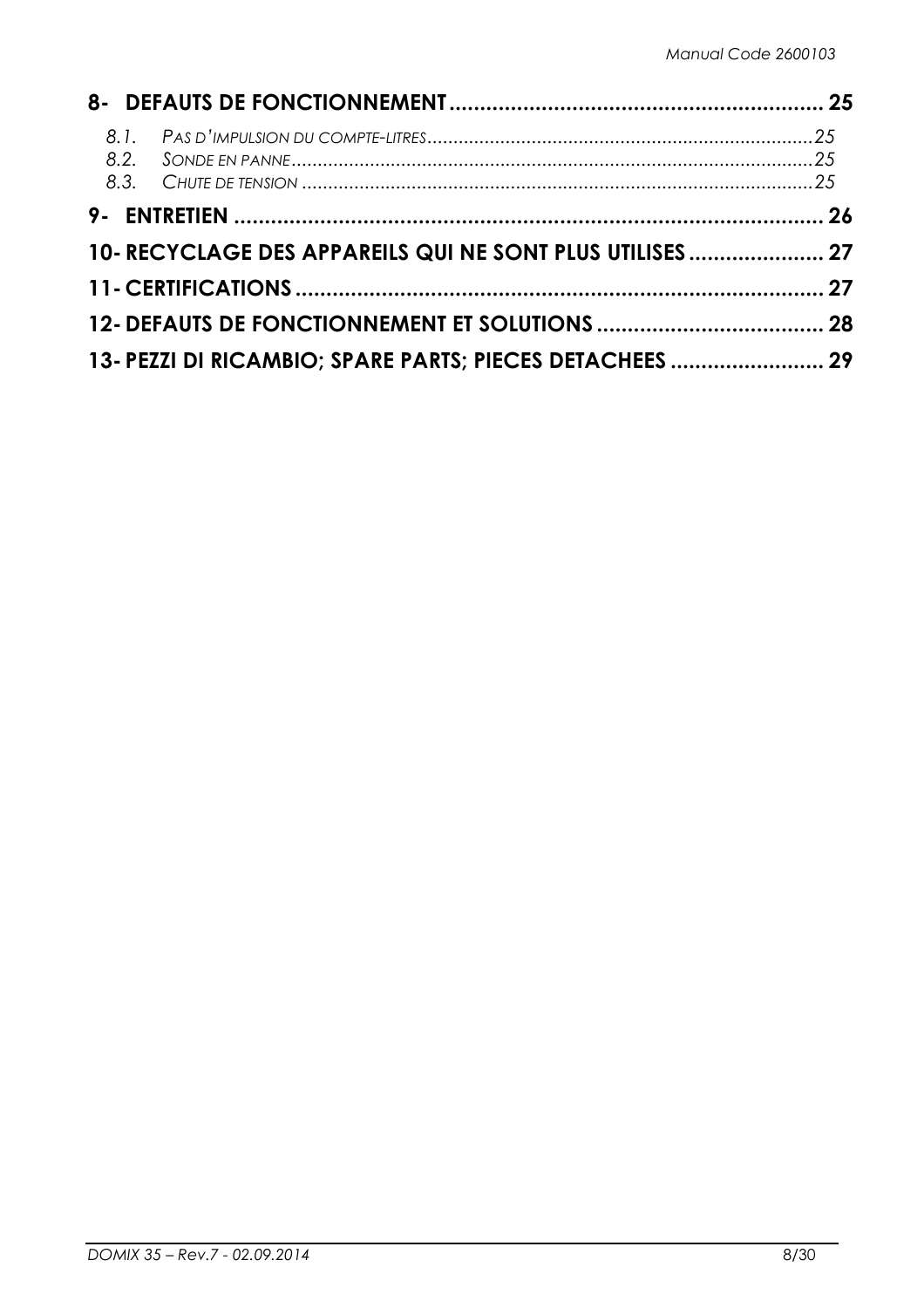## 1- TECHNICAL FEATURES

| Power supply (see machine rating plate)   | 208-240V AC or 110-127V AC                                |
|-------------------------------------------|-----------------------------------------------------------|
| Mains frequency                           | 50/60 Hz                                                  |
| Total absorbed power                      | <b>25 VA</b>                                              |
| Installation category                     |                                                           |
| <b>Environmental conditions</b>           | Indoor use only                                           |
|                                           | Temperature range $5 \div 50^{\circ}$ C (40 $\div$ 120°F) |
|                                           | Relative humidity range $0 \div 95\%$                     |
| Hydraulic inlet connections               | $1/2$ "                                                   |
| Hydraulic outlet connections              | 16 mm diameter                                            |
| Maximum temperature at inlet              | 65°C (149°F)                                              |
| Operating regulation range                | $2 \div 60^{\circ}$ C (36 $\div$ 140°F) precision +/- 1°C |
| Maximum inlet pressure                    | 5 bar (72,5 psi)                                          |
| Minimum inlet pressure                    | 1 bar (14,5 psi)                                          |
| Max ratio between the two entry pressures | 1:5                                                       |
| Maximum batch                             | 999,9 L; 99 lb + 15 oz; 999,9 lb                          |
| Dosing precision                          | $\pm$ 1% (min batch: 5 L)                                 |
| Flow rate at 1 bar and 20°C               | 18 L/min (40 lb/min)                                      |
| Flow rate at 5 bar and 20°C               | 40 L/min (88 lb/min)                                      |
| Internal probe                            | Thermo-resistor PT1000 typeA                              |
|                                           | 250 V - T250 mA retarded @ 208-240 V                      |
| Supply fuse                               | 250 V - T630 mA retarded @ 110-127 V                      |
| Pump control fuse                         | $250 V - F6, 3 A$                                         |
| <b>Protection Rating</b>                  | <b>IP 42</b>                                              |

## 1.1. DESCRIPTION

(See Fig. 1)

- 1. Ball-taps with OR gasket.
- 2. OR gasket-type unions for an easier installation.
- 3. Stainless steel double mesh filters for water impurities.
- 4. No-return valves.
- 5. Regulation knob for temperature setting, with reference scale.
- 6. [STOP/C] key, for manual stopping or memory resetting.
- 7. **[+]** and **[-]** keys for setting the quantity.
- 8. [START] key, for starting or resuming a delivery.
- 9. Supply plug, with fuse and spare, and remote pump control plug, with fuse and spare.
- 10. 2,5 m delivery hose with stainless steel terminals.
- 11. Series of function control lights.
- 12. Digital display of electronic internal thermometer, showing °C with tenths or °F.
- 13. Digital display showing the water quantity selected, still to be delivered (during the dosing), or already delivered (after pressing [STOP/C]).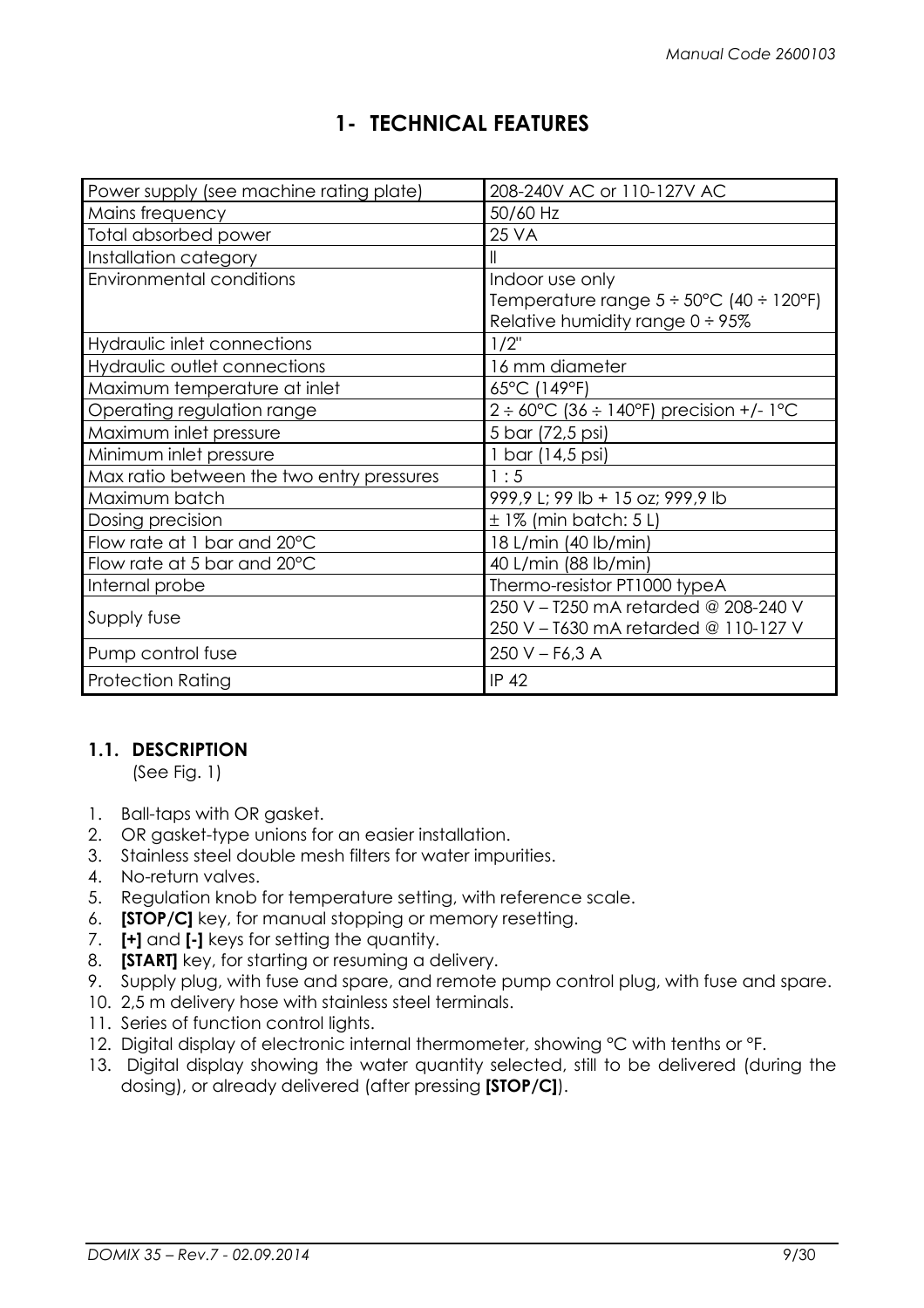## 2- MANUAL INTERPRETATION

All parts of the text that are important to the safety of people and objects are written in bold. The purpose of this manual is to provide the user, the installer and the maintenance technician with all the technical information required for the installation, use and ordinary maintenance operations to guarantee a long machine life.

Should any spare parts be required, only original components should be used. Requests for SPARE PARTS or INFORMATION relating to the unit must be made to the distributor or the nearest technical assistance centre, quoting the MODEL and MACHINE SERIAL NUMBER shown on the technical characteristics label.



The meaning of this symbol (used both on the machine and in this manual) is: Danger, electric shock risk.



The meaning of this symbol (used both on the machine and in this manual) is: Caution, please refer to attached documentation.



The meaning of this symbol (used both on the machine and in this manual) is: Operation prohibited.

## 3- PRELIMINARY INSPECTION

Inspect the unit as soon as it has been received.

Carefully check that all the components are on the packing list or invoice.

Promptly advise of any damage caused during transportation and send a claim to the courier without delay.

VERY IMPORTANT: the manufacturer shall not be held liable for whatever damage to the unit during transportation.

## 4- BASIC RULES OF SAFETY

The use of the device is prohibited for children and persons with disabilities who are not assisted.



Any cleaning operation is prohibited before it has disconnected the unit from the mains.



Not modify the safety devices or setting without the manufacturer permission.

It is prohibited detach, twist the wires even if it is disconnected from the mains.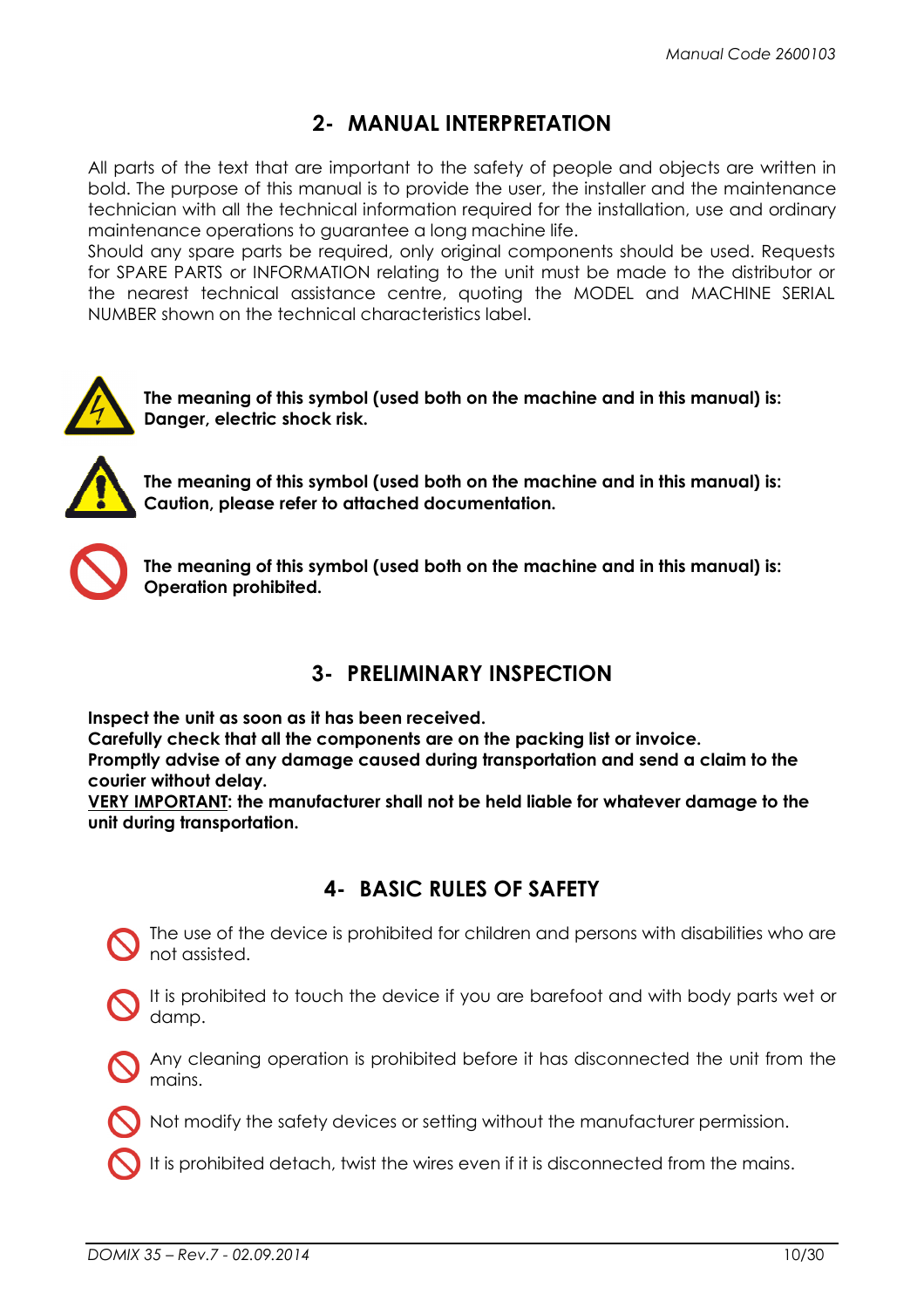$\bigcup$  It is prohibited to open it without having previously disconnected from the mains.

It is prohibited to disperse and leave to the reach of children the packaging. It can be potentially dangerous.

## 5- MANUFACTURER DECLARATION

#### THE MANUFACTURER DECLINES ANY LIABILITY WHATEVER FROM ANY DAMAGE DERIVING FROM IMPROPER USE OF THE MACHINE AND/OR USE OF THE MACHINE IN ENVIRONMENTAL CONDITIONS THAT ARE NOT ADMITTED.

#### 5.1. WARRANTY

The manufacturer, through its authorised distributors, warrants the repair or free replacement of any part of this product that happens to break down due to defective material or workmanship within one year from delivery thereof, but not from improper or incorrect use, in compliance with the conditions outlined here below.

Materials that are subject to normal wear and tear such as pipes and tubing are excluded from this warranty. Any faulty products must be returned to the manufacturer, or to an authorised distributor at the customer's expense following agreement for the goods to be collected by courier. Any repairs or modifications must be carried out solely by the manufacturer or its authorised distributors or following explicit authorisation by the manufacturer or its authorised distributors. Any products that have been subjected to improper or incorrect use or have been purposely or accidentally damaged or overloaded are excluded from this warranty. The manufacturer shall not be held responsible for any warranty whatever given by anyone, including its distributors, in the name and on behalf of the manufacturer that does not fall within the terms outlined in this warranty clause, unless otherwise specifically approved in writing by the manufacturer.

#### 5.2. UNPACKING

Unpack all parts with care and check the presence and good condition of all components.

Store the packaging so that it can be used to return the component, if necessary.

At the end of the equipment's life, dispose of the packaging material in compliance with local regulations. Pay particular attention to the expanded polystyrene protections. The outer box is in corrugated cardboard and can be recycled.

## 5.3. STORAGE

This product has a long shelf-life. Nevertheless, after storage care must still be taken to make sure that all parts function correctly.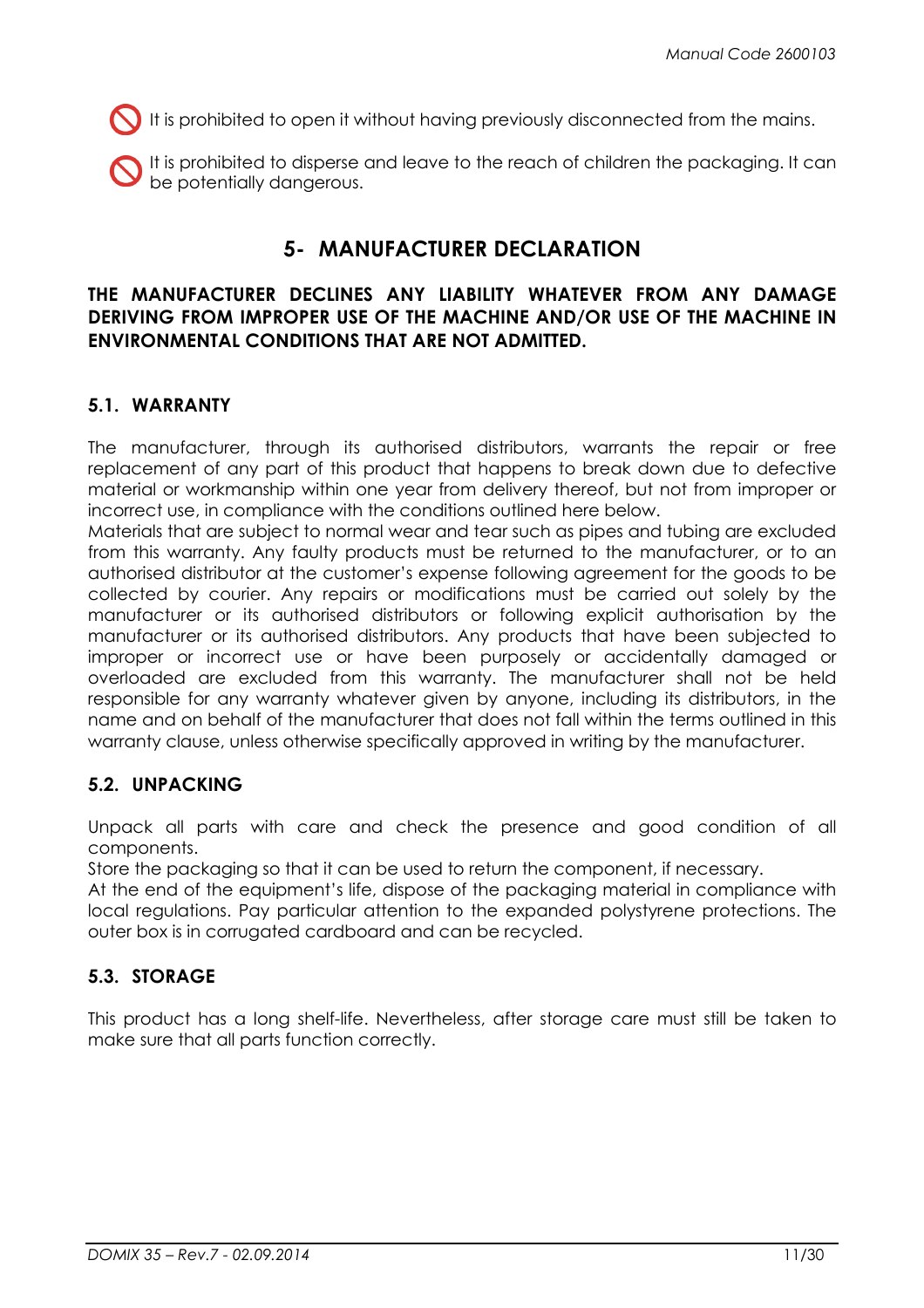## 6- INSTALLATION



Fundamental operations relating to lifting, transportation, installation, start-up, maintenance and repair work must be carried out only by qualified personnel. Disconnect the electrical power supply when carrying out any of the above. 2 fuses, for the pump and logic board, are also fitted on the logic board and can also be replaced when needed only by qualified personnel.

The installation must be carried out by skilled personnel under the supervision of a qualified person. All electrical connections must comply with the local requirements at the place of installation. The machine must be earthed and protected against short circuits and overloads.

In case of hard water (with high lime scale content = hardness in French degrees higher than 25  $\div$ 30, or 250  $\div$  300 ppm) it is necessary to employ an ion exchange water softener. This unit must be calibrated so as to maintain a residual hardness ranging between 5 and 10 French degrees (50  $\div$  100 ppm). The use of electronic water softeners is not advised, since their efficacy has not been proved yet.

Fix the doser-mixer to the wall at  $1350 \div 1550$  mm height from the floor, using the two wall plugs supplied. The 90° wall plug hook is supplied to provide support for the water delivery outlet elbow.



Do not place other machines below the device.

Arrange the water inlet tubings, mounting the ball taps (1) at their ends. Provide to insulate thermically the inlet pipes to obtain the best performances.

#### It is recommended to perform links as short as possible from the chiller / boiler to the DOMIX, avoiding going through the pipes near sources of heat such as the ovens.

Perform a purge of all pipes to eliminate waste processing, which could damage the equipment.

Connect the doser to the ball taps using connectors (2).

Connect the delivery tube (10) to the machine.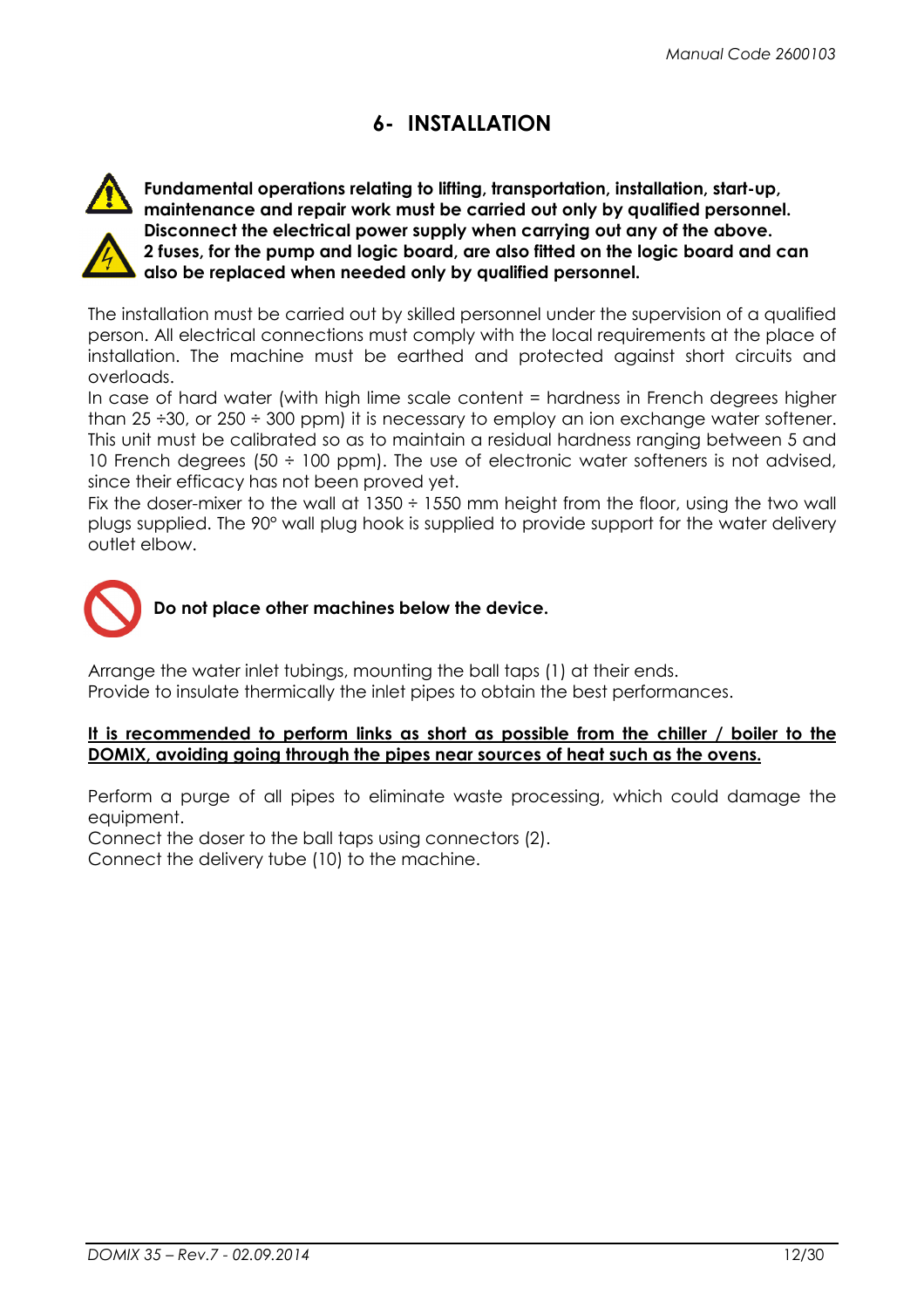

#### Check that the voltage and frequency correspond to those shown on the unit data tag. Make sure that the electrical installation complies with the local electrical connections and safety regulations.

Connect to the proper power supply using the supplied flying socket, fitted with a three core cable min. section 3x1,5mm². An external switch is helpful.

For the eventual pump remote control, use the supplied flying socket to connect the remote control switch of the pump(s). The use of such a pump is necessary when one of the two inlet pressures in less than 1 bar, for example when using unpressurized water heaters or refrigerators.

#### NOTICE: in the case of water chiller equipped with a surge tank with pressure switch, this must be by-passed and the pump must be controlled directly by the Domix, through a power relay.

The pump command plug on the device has the following wiring diagram (clean contact, digital output, no tension output):



Fig. 5 (pump control wiring diagram)

This is a normally open (NO) clean contact that closes when the unit requires chilled water. So it doesn't supply any tension.

It is recommended to use it to cut phases with current not higher than the amperage indicated in the figure.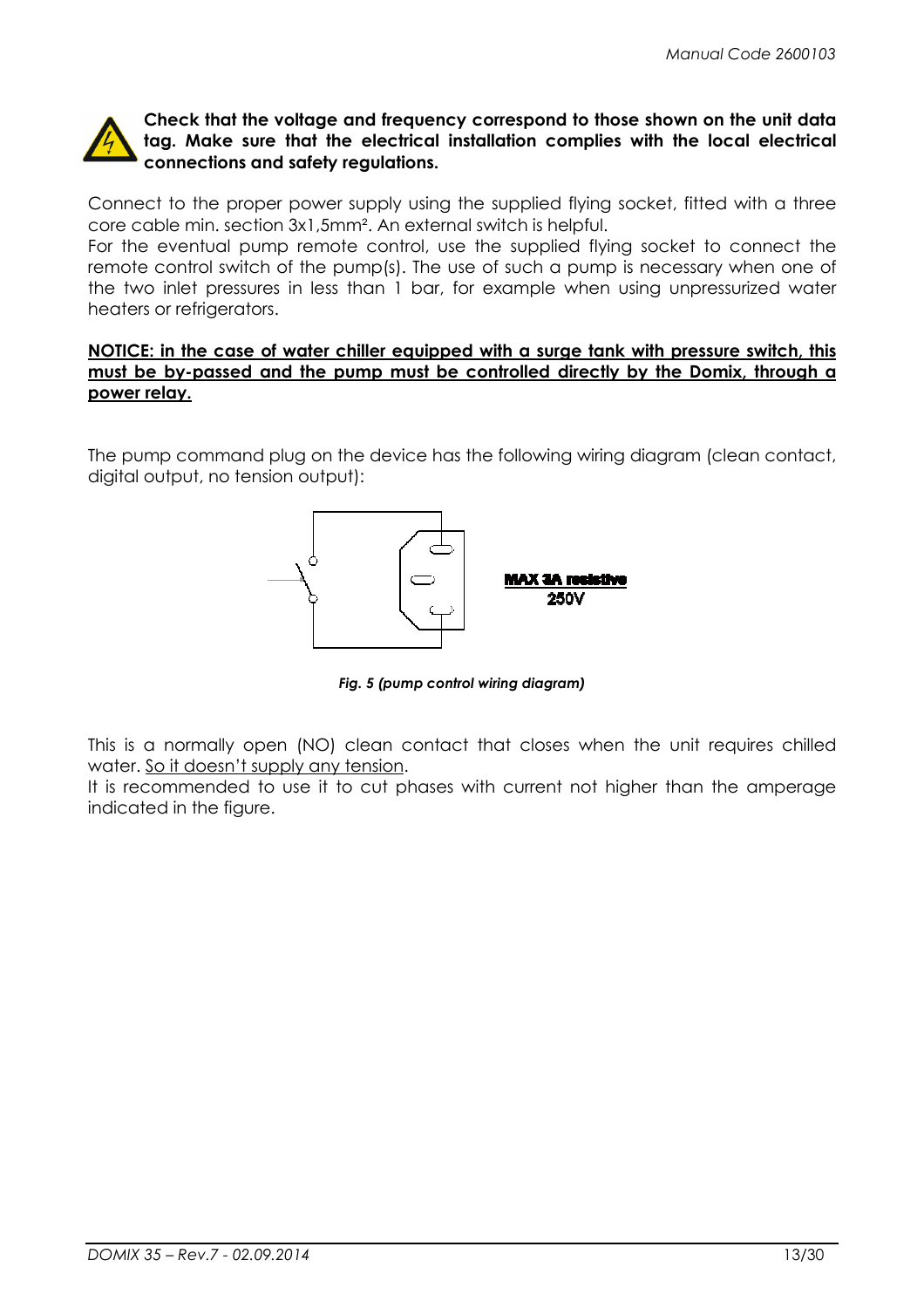

Switch on the doser-mixer using the external switch (or by plugging in the flying socket). The first displays appearing at the switching on refer to the self-test. The displays show the model and the microprocessor software version.

At the end of the self-test the display show:

− The quantity of the last discharge.

− Internal temperature.

Set desired water quantity using [+] and [-] keys. Setting appears on display (13). Increases/decreases may be obtained in three different ways:

step by step: pressing once [+] and [-] keys

continuous: keeping constant pressure on [+] and [-] keys

fast: 3 seconds after keeping constant pressure on [+] and [-] keys.

Press **[START]** key to execute the batch.

Water delivery may be stopped at any time by pressing [STOP/C] key. Quantity of water delivered will then flash on display (13).

To resume delivery of remaining water press [START] key.

Press **[STOP/C]** key and the original litre setting will reappears on display. Press **[STOP/C]** key again to clear memory.

Quantity in memory is retained at the end of each dosing. Simply press [START] key if identical successive dosing is desired. Memory is protected against power failure; pre-set dosing can be resumed pressing [START] key when power is restored. In this case the display shows the message "**TensFAI**". At the first pressure of the **[STOP/C]** key the machine shows the discharged quantity till it was stopped, the operator may now cancel the discharge by pressing again the **[STOP/C]** key, or to resume by pressing **[START]**.

Water temperature is selected by turning the temperature regulation knob: the temperature is shown on the electronic thermometer display. When regulating the water temperature wait a few seconds between adjustments so as to allow the temperature to stabilize.

To ensure optimum operation the warm water temperature must be at least 10° C higher than the required delivery water temperature and the cold water should be at least 5°C lower.

ATTENTION: the graduated scales are indicative. They suffer from the temperature of the water input. The scale "red" indicates the temperature of the mixed output when you use NETWORK+HOT. The scale "blue" indicates the temperature of the mixed output when you use CHILLED+NETWORK.

Low temperatures (below 10 ÷ 15°C) may be obtained only when using a refrigerator. The scales have been obtained with temperatures of  $3^\circ$  C (refrigerated),  $18^\circ$  C (net) and 65° C (warm).

#### 7.1. Free batch special function

It is possible to perform a special recipe controlling only the temperature (press **[STOP]** and [-] together to enter).

On the left display appears [FrEE], the right display shows the water temperature.

With the **[START]** and **[STOP/C]** keys the solenoid-valve opens and closes.

To exit, press **[STOP]** and **[-]** together.

This function may be useful also in case of a liter-counter failure.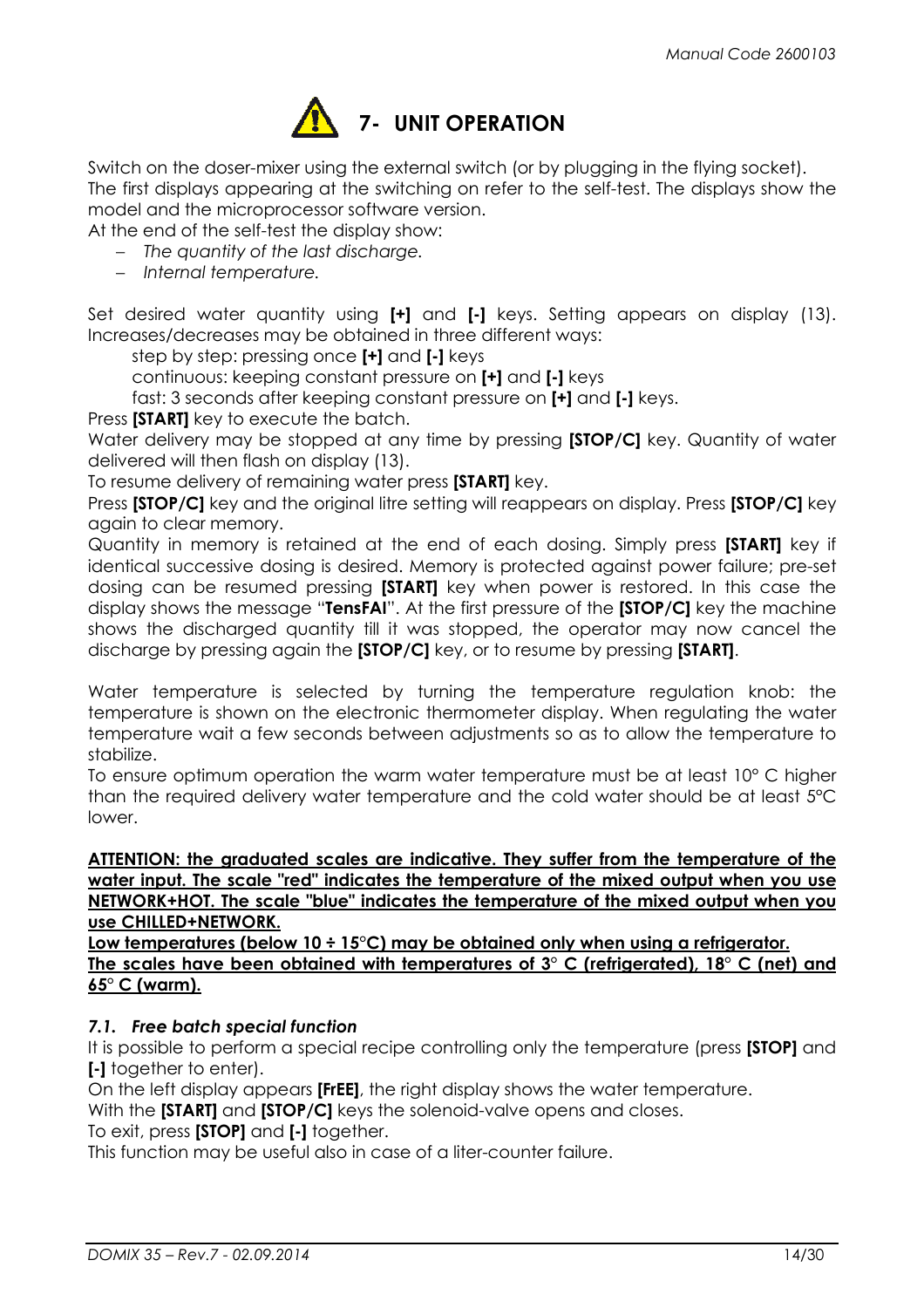

All error messages are shown by flashing messages and an intermittent led signalling in the litres display. The last one can be stopped with the **[STOP/C]** key. Using the **[START]** key the error message is cancelled and the delivery starts again. On the contrary, the double **[STOP/C]** command cancels the delivery. The possible error messages are listed here below.

#### 8.1. Litres-counter error



DISPLAY 1

If no pulses come from the litre counter, after 15" the message "**Err.L**" appears on the display. The message is cancellable with the [STOP/C] key and the machine turns into a temporary state where on the upper display is shown the delivered quantity. By pressing the **[START]** key the delivery continues, by pressing the **[STOP/C]** the machine turns into idle state.

For relative troubleshooting see paragraph 12-.

#### 8.2. Probe Error

|   | $\mathbf{z}$ | 4. | -2 |
|---|--------------|----|----|
| р | r.           | E  |    |

DISPLAY 2

The "Pr.E" message appears on the display referred to the damaged or wrongly connected probe. The machine is not blocked and it's possible to be operated. For relative troubleshooting see paragraph 12-.

#### 8.3. Power Fail

|   | E | n | $\overline{\phantom{0}}$ |
|---|---|---|--------------------------|
| c | А |   |                          |

DISPLAY 3

If there is a tension fall during a water delivery, at the following switch-on the message "**tEnS FAI**" appears on the display. The message is cancellable with the **[STOP/C]** key and the machine turns into a temporary state where on the upper display is shown the delivered quantity. By pressing the [START] key the delivery continues, by pressing the **[STOP/C]** the machine turns into idle state.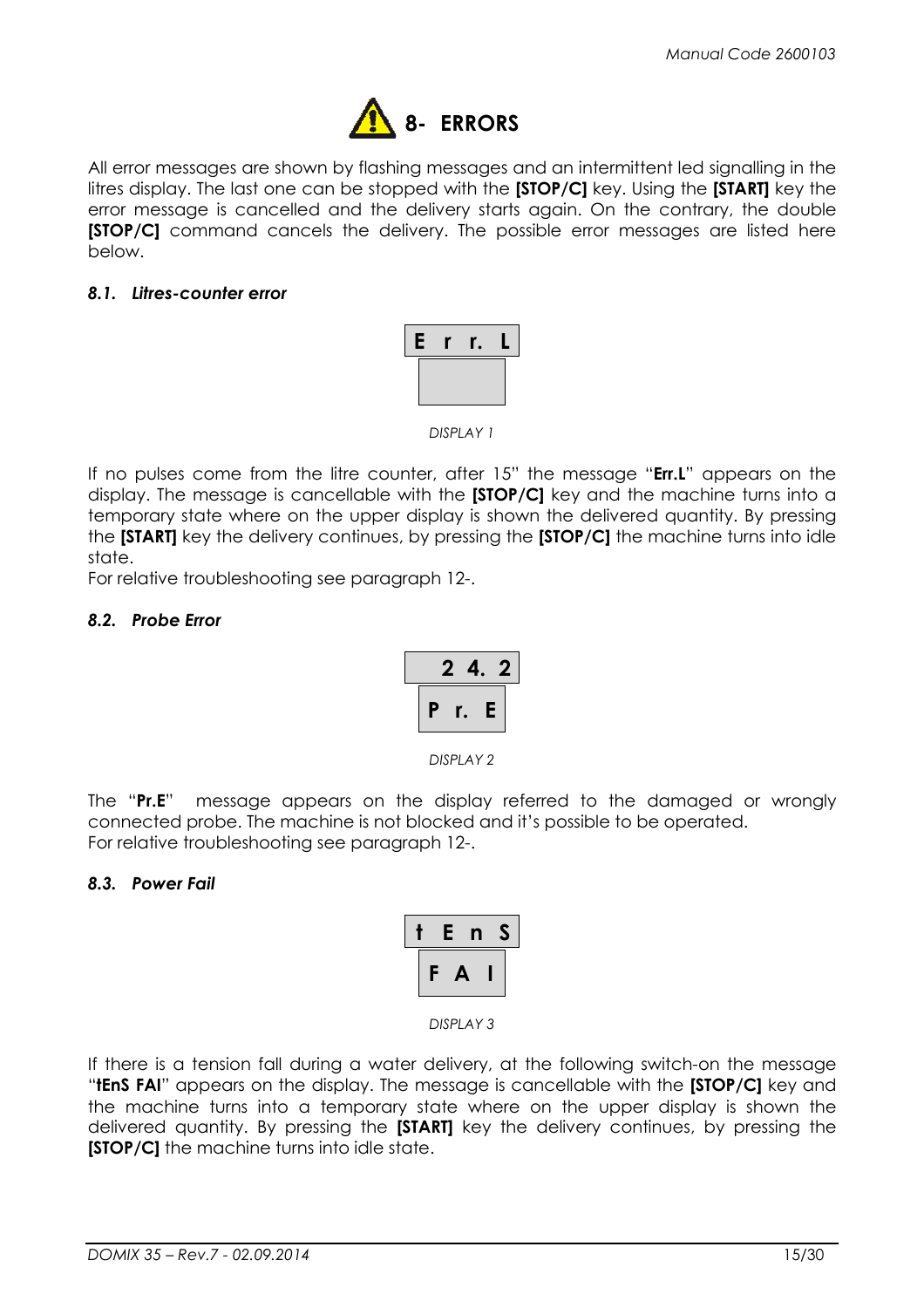#### 8.4. Solenoid valve leaking



DISPLAY 4

It could happen that the solenoid valve doesn't close properly with some water leaking. In this case the following message appears: "LEAK E.V." This kind of error doesn't lock the device. The user can operate the machine, but if the problem is not solved the alarm will appear again.

To cancel the alarm the [STOP/C] key must be pressed.

For relative troubleshooting see paragraph 12-.

#### In the installer parameters it is also possible to deactivate the control.

## 9- MAINTENANCE INSTRUCTIONS

- Perform periodic cleaning of the external filters (3). The frequency depends on the impurities present in the pipes.
- To clean the external surface of the doser-mixer, use a soft sponge and water or a neutral detergent; for more resistant grime, use alcohol or turpentine.
- No direct jets of water on the device.
- When switching off the doser-mixer, set always the temperature regulation knob (5) to its mid position, to allow a minimum number of moves in the mixer valve, particularly when deliveries at the same temperature are carried out.
- Clean the internal membrane of solenoid valve regularly (6 months), particularly if the water contains a high quantity of lime-scale.
- Check periodically the litre-counter error, using a high precision scale.



The code for the spare parts are located in the Tab. 1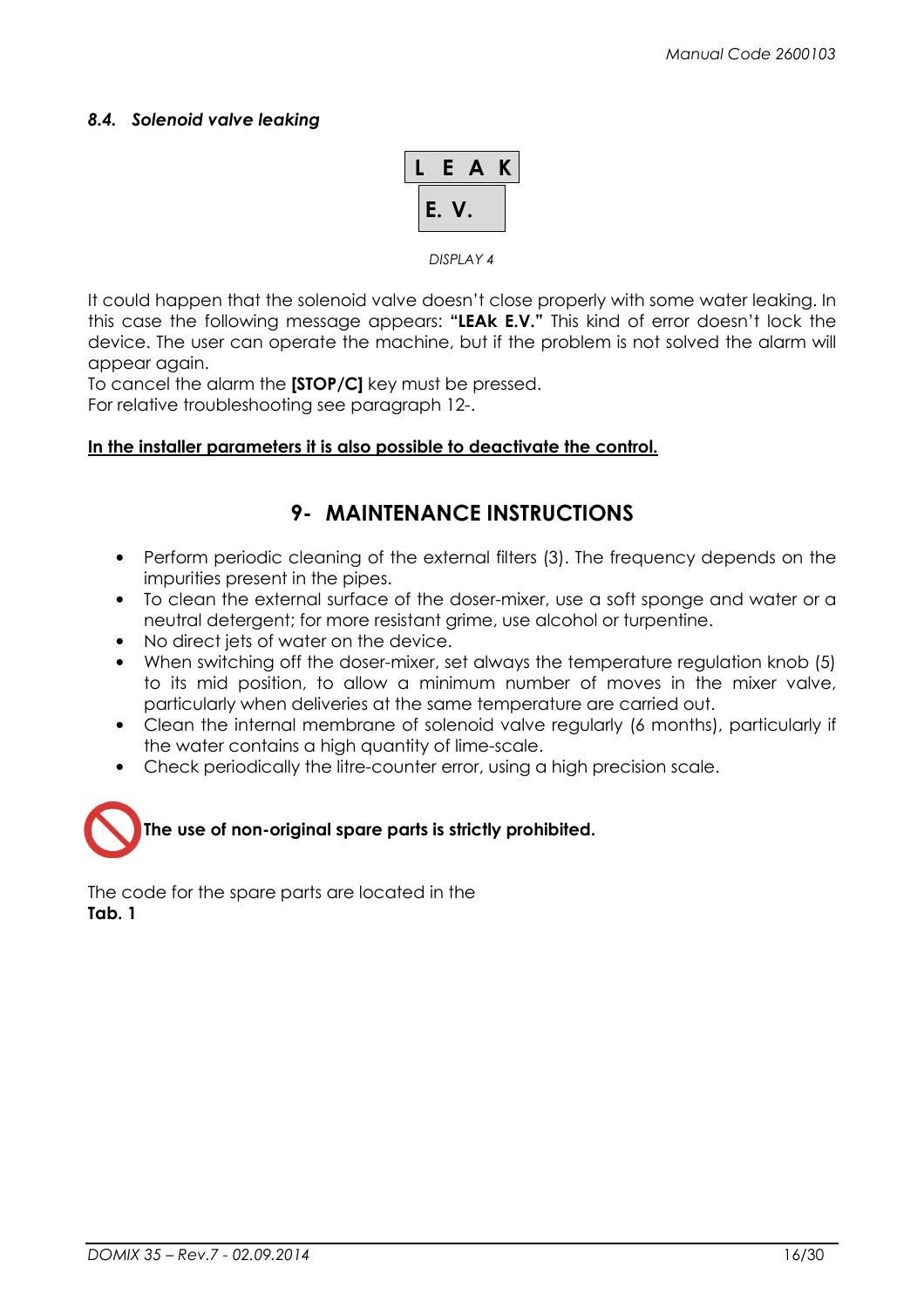## 10-USELESS DEVICE DISPOSAL

The used package may be disposed through regular disposal treatment centres. It is made only of non polluting materials, recyclable as secondary prime materials. The device, accessories and batteries included, does not belong to the domestic disposals category, due it's made of valued materials which could be recycled and reused. The European Directory 2002/96/CE about electric and electronic devices disposal (RAEE) prescribes the separate collection of the electric and electronic devices respect to the mixed urban disposals for their further recovery, reuse and recycle. Don't dispose the electric and electronic devices together with domestic disposals or through the regular disposals collection services. The EU countries require the use of separate collection services. Be informed about your local separate collection services for electric and electronic devices disposal showing this symbol:



11-CERTIFICATIONS

 $\epsilon$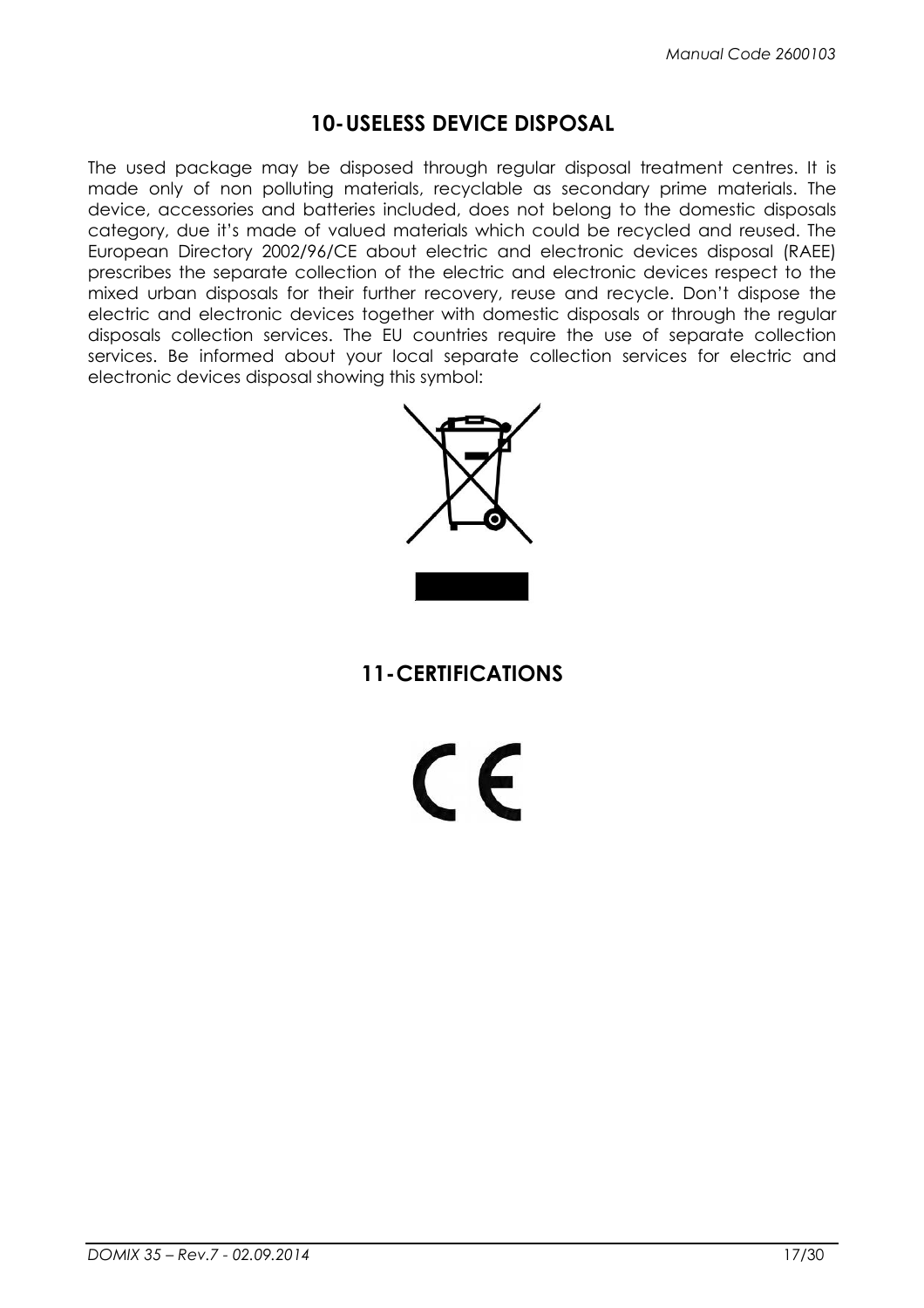# 12-TROUBLESHOOTING

| <b>PROBLEM</b>                                                     | <b>CAUSE</b>                                      | <b>SOLUTION</b>                                                                                 |  |
|--------------------------------------------------------------------|---------------------------------------------------|-------------------------------------------------------------------------------------------------|--|
| The unit doesn't<br>switch on                                      | The power fuse in the logic<br>board is burnt.    | Disconnect the power and replace the<br>fuse.                                                   |  |
| "Err.L"                                                            | Internal terminal block or wires<br>disconnected. | Disconnect the power, open the box<br>and check the connections.                                |  |
|                                                                    | Low water flow.                                   | Check the mains                                                                                 |  |
|                                                                    | Obstruction in the inlet tubes.                   | Check the inlet pressure.                                                                       |  |
|                                                                    | There is no water coming from<br>the chiller.     | Disconnect the power, check and if<br>necessary replace the fuse for the<br>pump command relay. |  |
|                                                                    | Liter-counter damaged.                            | Replace the liter-counter.                                                                      |  |
| "Pr.E" in the<br>temperature                                       | Internal terminal block or wires<br>disconnected. | Disconnect the power, open the box<br>and check the connections.                                |  |
| display.                                                           | Temperature probe broken.                         | Disconnect the power and replace the<br>temperature probe.                                      |  |
| "LEAK E.V."                                                        | EV leaking.                                       | Discharge the pressure on the<br>hydraulic circuit. Disconnect the<br>power, and clean the EV.  |  |
| "Serr.Err."<br>(only if the<br>optional serial<br>port is present) | Communication port error.                         | Check the power wires.<br>Switch off and then on the machine.                                   |  |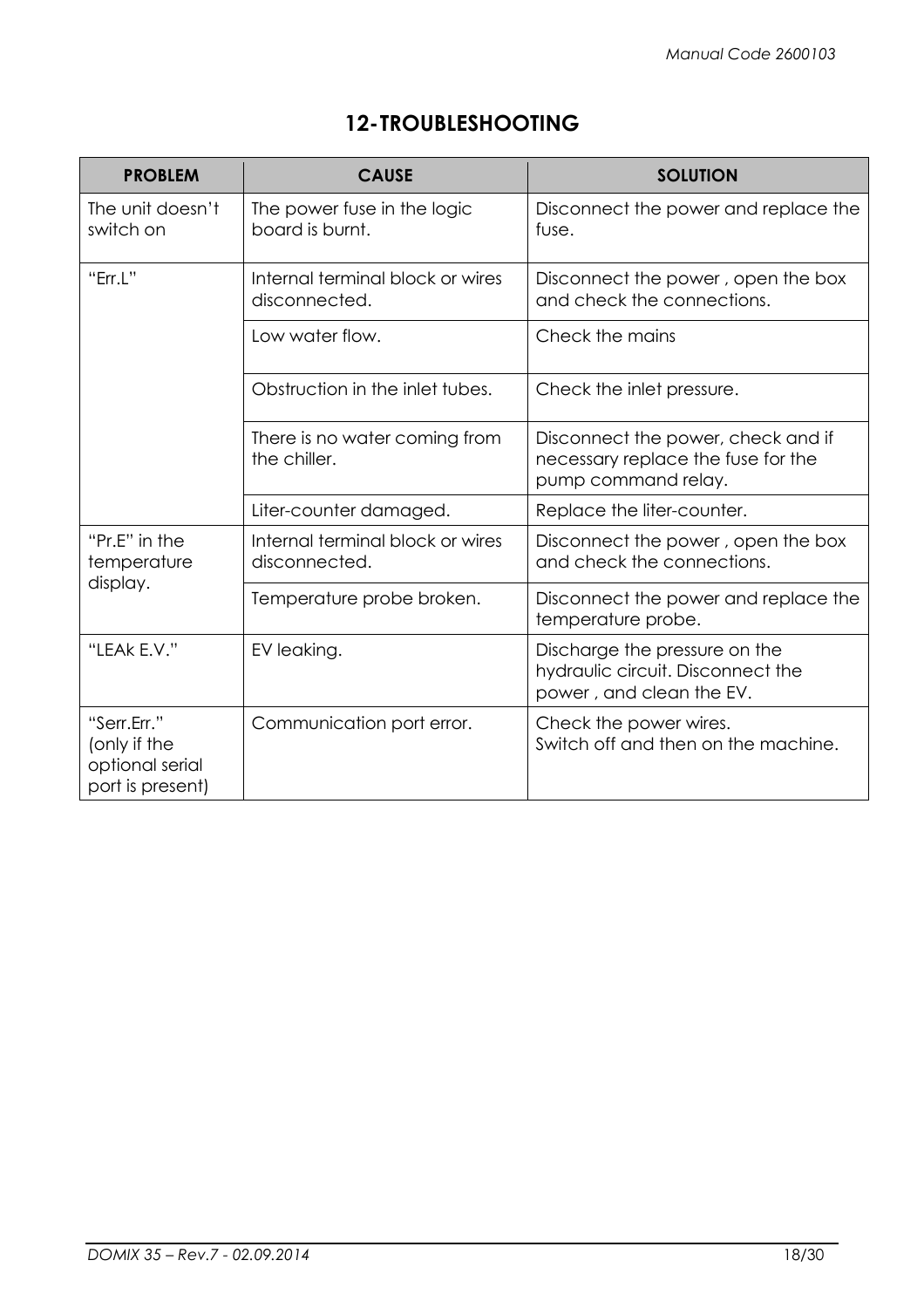## 1- CARACTERISTIQUES TECHNIQUES

| Tension (voir la plaque de l'appareil)            | 208-240V AC ou 110-127V AC                                                                                                                |
|---------------------------------------------------|-------------------------------------------------------------------------------------------------------------------------------------------|
| Fréquence                                         | 50/60 Hz                                                                                                                                  |
| Puissance absorbée                                | <b>25 VA</b>                                                                                                                              |
| Catégorie d'installation                          | Ш                                                                                                                                         |
| Conditions environnementales                      | Uniquement utilisation à l'intérieur<br>Plage de température $5 \div 50^{\circ}$ C (40 $\div$ 120°F)<br>Plage d'humidité relative 0 ÷ 95% |
| Raccordements eau                                 | $1/2$ "                                                                                                                                   |
| Écoulement d'eau                                  | Tuyau 16 mm en plastique de qualité<br>alimentaire avec coudes en acier<br>inoxydable                                                     |
| Température maximum de l'eau à l'entrée           | 65°C (149°F)                                                                                                                              |
| Plage de réglage de température                   | $2 \div 60^{\circ}$ C (36 $\div$ 140°F) Precision +/- 1°C                                                                                 |
| Pression maximum d'entrée de l'eau                | 5 bars (72,5 psi)                                                                                                                         |
| Pression minimum d'entrée de l'eau                | 1 bar (14,5 psi)                                                                                                                          |
| Rapport maximum entre les pressions à<br>l'entrée | 1:5                                                                                                                                       |
| Dosage maximal                                    | 999,9 L; 99 lb + 15 oz; 999,9 lb                                                                                                          |
| Précision dans le dosage                          | ± 1% (décharge min: 5L)                                                                                                                   |
| Débit eau à 1 bar et 20°C                         | 18 L/min (55 lb/min)                                                                                                                      |
| Débit eau à 5 bars et 20°C                        | 40 L/min (121 lb/min)                                                                                                                     |
| Sonde intérieure                                  | Thermo résistance PT1000 Classe A                                                                                                         |
| Fusible pour l'alimentation                       | 250 V - T250 mA retardé @ 230 V<br>250 V - T630 mA retardé @ 115 V                                                                        |
| Fusible pour télécommande pompe                   | $250 V - 6,3 A$                                                                                                                           |
| Indice de protection                              | <b>IP 42</b>                                                                                                                              |

## 1.1. DESCRIPTION

(Voir Fig. 1)

- 1. Vanne a sphère avec OR
- 2. Raccord rapide pour faciliter le montage
- 3. Filtre double grillage inox pour les impuretés
- 4. Vannes de non-retour
- 5. Bouton de la vanne mélangeuse thermostatique
- 6. Touche [STOP/C] pour arrêter manuellement ou effacer la mémoire
- 7. Touches [+] et [-] pour modifier la quantité d'eau
- 8. Touche [START]
- 9. Prise d'alimentation générale et prise pour télécommande pompe
- 10. Tuyau de décharge
- 11. Feux d'avertissement
- 12. Display digitale pour la température de la sonde intérieure
- 13. Display digitale pour la quantité de l'eau fixée encore à livrée (pendant le dosage) ou déjà livrée ( après avoir pressé [STOP/C] ).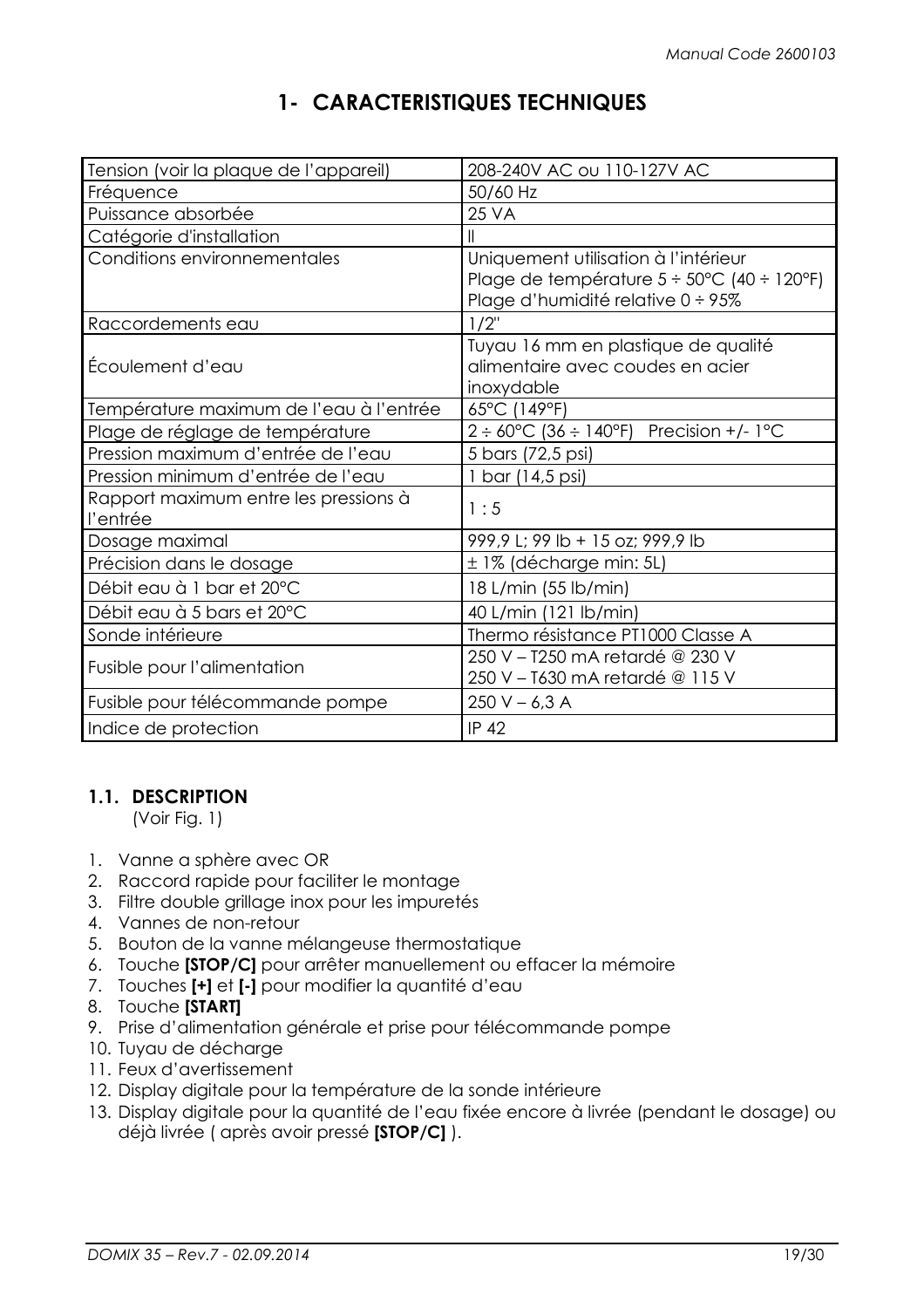## 2- INTERPRETATION DU MANUEL

Les informations les plus importantes pour la sécurité des personnes et des biens sont écrites en gras. Ce manuel informe l'utilisateur, l'installateur et le technicien sur tous les détails techniques pour l'installation, l'utilisation et la maintenance ordinaire pour assurer une longue vie de l'appareil. Les pièces de rechange doivent être originales. Les demandes de PIECES DE RECHANGE et d'INFORMATIONS concernant l'appareil doivent être envoyées au distributeur ou au centre d'assistance le plus proche, et elles doivent inclure le MODELE et le NUMERO DE SERIE de l'APPAREIL, indiqués sur l'étiquette des caractéristiques techniques.



Ce symbole utilisé sur la machine et dans ce manuel, signifie : ATTENTION, risque de choc électrique.



Ce symbole utilisé sur la machine et dans ce manuel, signifie : ATTENTION, reportezvous à la documentation attachée.



Ce symbole, utilisé dans ce manuel, signifie : Opération non autorisée.

## 3-INSPECTION PRELIMINAIRE

Contrôler l'appareil immédiatement après la réception; Contrôler tous les composants figurant sur la facture, signaler les dommages dus au transport et présenter votre plainte au transporteur.

IMPORTANT : Le fabricant n'est pas responsable pour tout dommage à l'appareil pendant le transport.

## 4- REGLES ELEMENTAIRES DE SECURITE

- L'utilisation par les enfants et les handicapés non-assistés est interdite.
- 

Il est interdit de toucher l'appareil si on est pieds nus ou avec des parties du corps mouillées ou humides.

Sont interdites toutes opérations de nettoyage lorsque l'appareil est raccordé au réseau électrique.

- Il est interdit de modifier les dispositifs de sécurité ou de réglage de l'appareil sans **S** l'autorisation et les indications du fabricant.
- 

Il est interdit de tirer et tordre les fils électriques sortant de l'appareil, même s'il est débranché.

Il est interdit d'ouvrir l'appareil sans l'avoir préalablement déconnecté du réseau électrique.

Il est interdit de disperser et de conserver à la portée des enfants les matériaux d'emballage parce qu'ils peuvent être dangereux.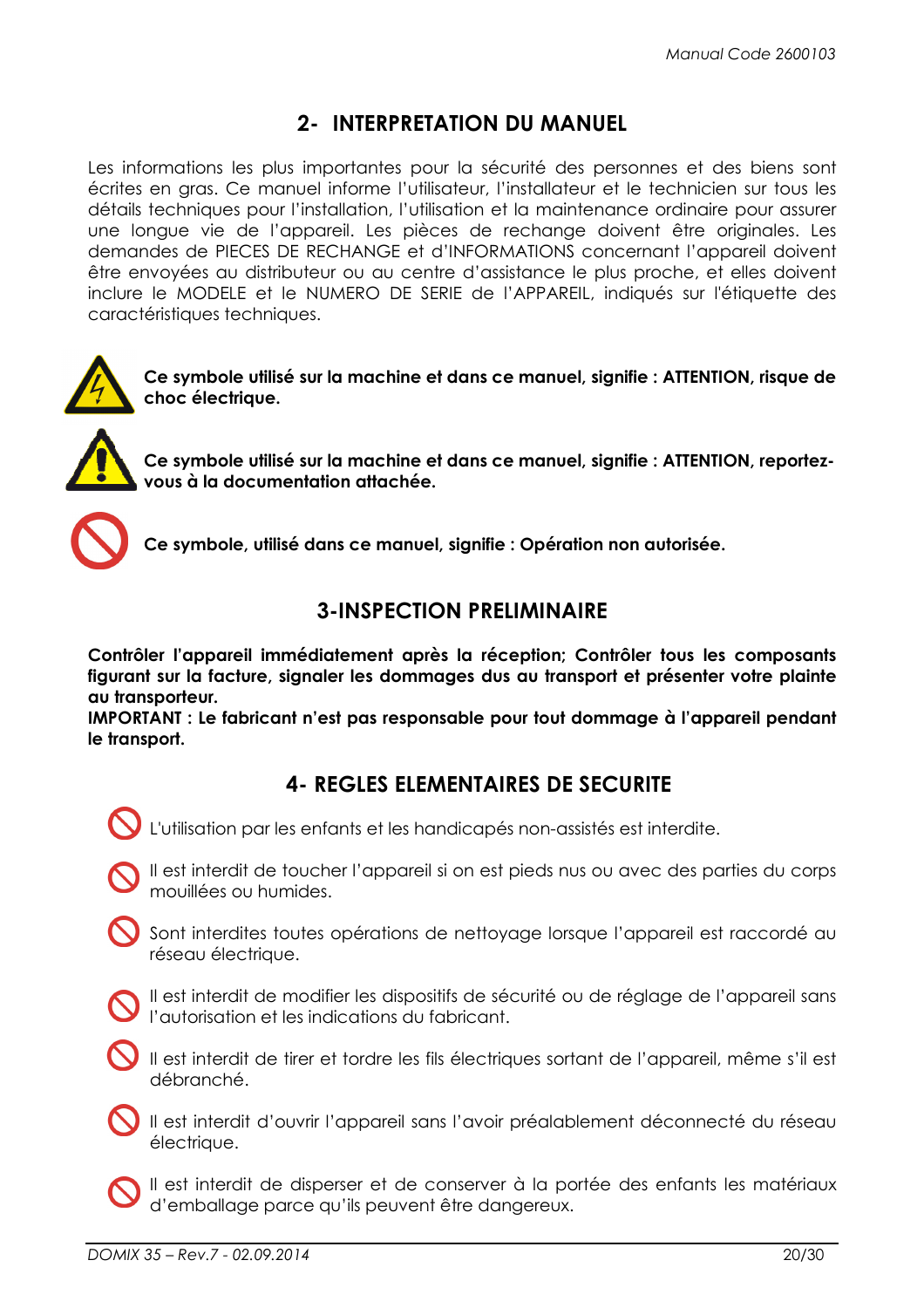## 5- DECLARATION DU FABRICANT

## LE FABRICANT REJETTE TOUTE RESPONSABILITÉ POUR LES DOMMAGES DUS A L'UTILISATION INCORRECTE DE L'APPAREIL ET/OU DANS DES CONDITIONS D'ENVIRONNEMENT NON ADMISES.

## 5.1 GARANTIE

Le fabricant, par l'intermédiaire de ses distributeurs agréés, garantit à l'utilisateur final, comme indiqué ci-dessous, la réparation ou le remplacement, gratuitement, de toutes les pièces de l'appareil qui seraient défectueuses dans le délai d'un an après la livraison.

La défectuosité doit résulter d'un défaut du matériel ou de fabrication et ne doit pas être la conséquence d'une utilisation incorrecte par non-respect des instructions de ce manuel.

Les produits doivent être retournés au fabricant ou à son distributeur agréé, après accord de reprise par poste, frais à la charge de l'expéditeur.

Toutes les réparations ou modifications doivent être effectuées exclusivement par le fabricant ou par ses distributeurs agréés ou après leur accord exprès.

Les produits qui ont été utilisés d'une façon incorrecte, soumis à une détérioration intentionnelle ou involontaire ou à une surtension, sont exclus de la garantie.

Le fabricant n'est tenu d'aucune garantie donnée en son nom et pour son compte, par toute personne, y compris par ses distributeurs, qui n'entre pas dans les termes de la présente garantie, à moins que cette garantie ne soit expressément approuvée par écrit par lui.

## 5.2. DEBALLAGE

Déballez soigneusement toutes les pièces, et vérifiez que tous les composants sont en bon état.

Conservez l'emballage pour toute expédition en cas de panne.

A la fin de la durée de vie de l'appareil, éliminez les matériaux d'emballage d'une manière sûre et en conformité avec les règles locales. Attention aux coquilles-antichoc en polystyrène.

Le carton extérieur est fait de carton ondulé et peut être recyclé.

## 5.3 ENTREPOSAGE

Ce produit a une longue durée de vie en entrepôt dans les conditions d'environnement suivantes :

Température 2° à 55 °C, humidité de 0° à 95% (sans condensation).

Cependant, il faut faire attention, après un long entreposage, et s'assurer que toutes les parties fonctionnent correctement.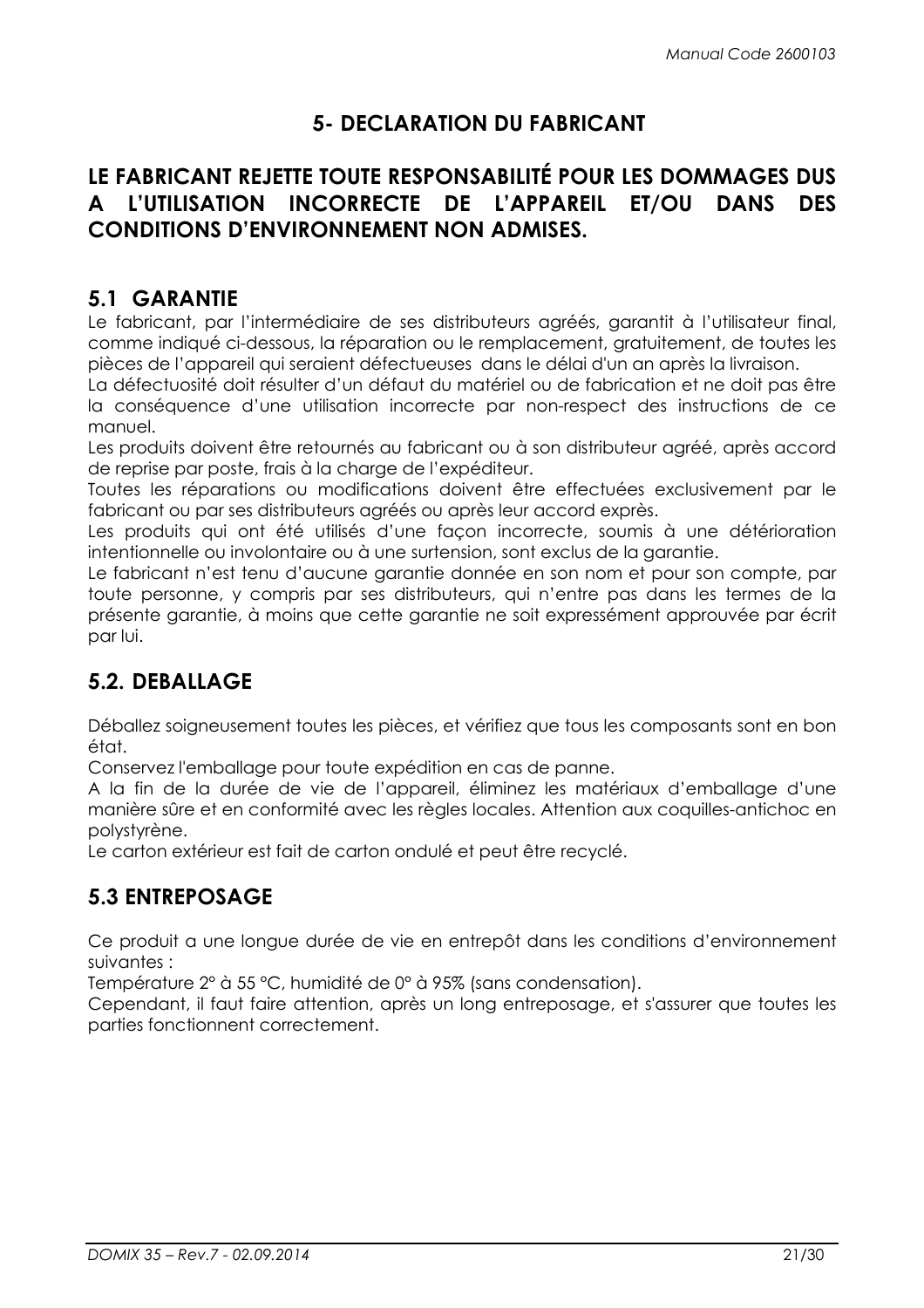## 6- INSTALLATION



Les opérations de base relatives à l'installation, à la mise en route, à la maintenance et à la réparation doivent être effectuées exclusivement par du personnel qualifié.

L'unité doit être isolée du courant électrique lors de l'intervention. Les fusibles sur la carte ne peuvent être remplacés que par du personnel qualifié.

Les travaux d'installation doivent être réalisés par du personnel compétent sous la supervision d'une personne qualifiée.

Toutes les connexions électriques doivent être conformes aux exigences locales sur le site d'installation. L'appareil doit être mis à la terre et protégé contre les courts-circuits et les surcharges électriques.

En cas d'eau calcaire (dont la teneur en sels de calcium est élevée = dureté en degrées françaises supérieure à 25 ÷ 30 ou 250 ÷ 300 ppm), un adoucisseur à échange ionique est pratiquement indispensable. Cet appareil doit être réglé de manière à laisser une dureté résiduelle comprise entre 5 et 10 (50 ÷ 100 ppm). L'utilisation d'adoucisseurs électroniques est déconseillée car leur efficacité doit encore être prouvée.

Monter le doseur sur le mur à 1350 ÷ 1550 mm du sol, avec deux vis et chevilles adaptées à la nature du mur. Le crochet à 90° est prévu comme support mural pour le coude d'évacuation de l'eau.



Installer les tuyaux d'arrivée de l'eau.

Isoler thermiquement les tuyaux pour avoir les meilleurs résultats.

Il est important que les tuyaux d'arrivée ne transmettent pas de contraintes mécaniques au doseur.

#### Il est recommandé d'installer des conduits les plus courts possibles entre le refroidisseur/chauffe-eau et le DOMIX, et d'éviter de passer avec les tuyaux près de sources de chaleur comme les fours.

Effectuer un nettoyage des tuyaux pour éliminer les déchets des travaux d'installation, qui pourraient endommager l'appareil.

Effectuer le raccordement hydraulique de l'appareil en utilisant les raccords (2). Insérer le tuyau de dosage (10) à l'emplacement prévu.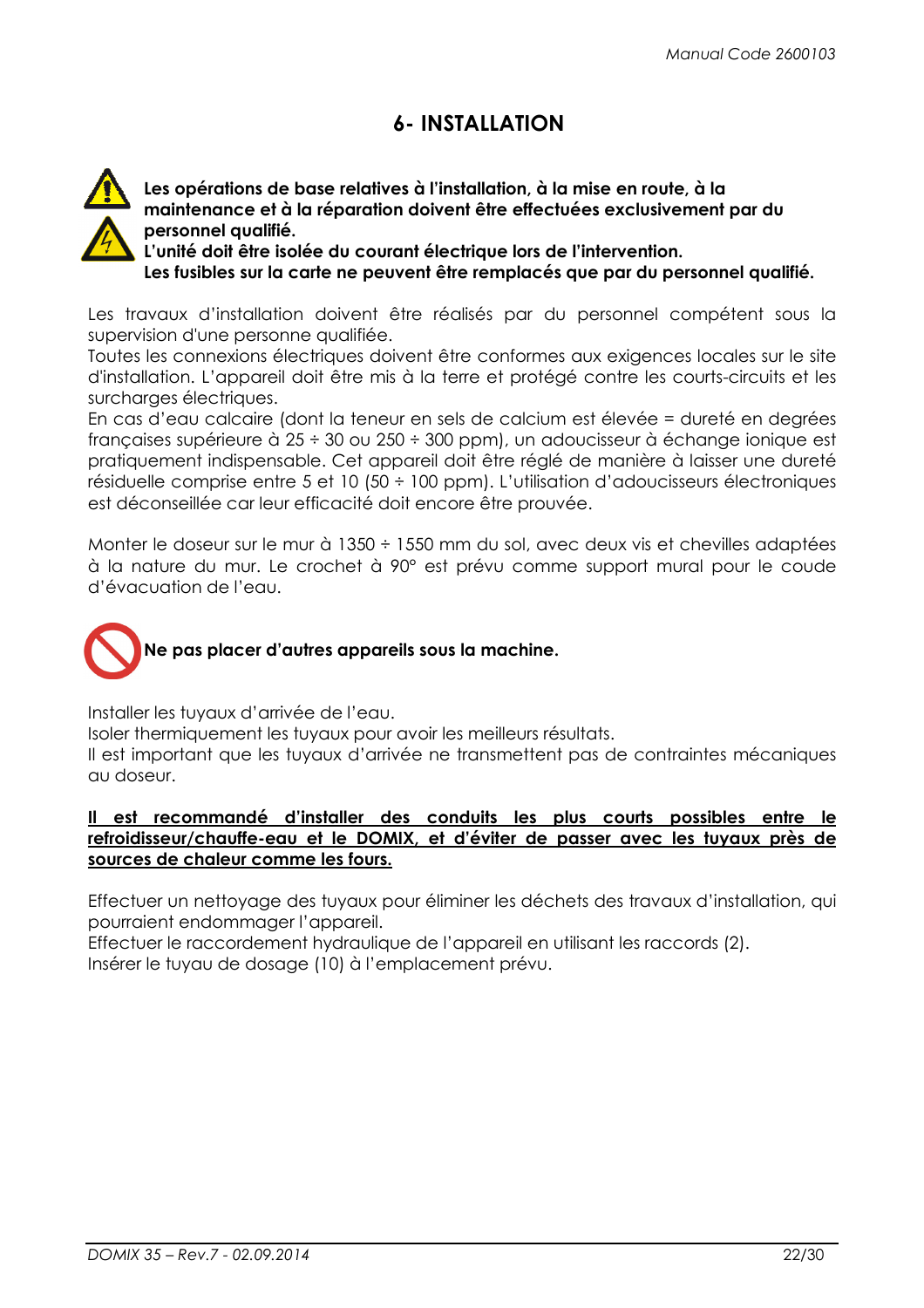

Vérifier que la tension et la fréquence d'alimentation correspondent à celles de l'appareil, comme indiqué sur l'étiquette.

S'assurer que l'installation électrique est conforme aux règles locales de sécurité et de raccordement électrique.

Alimenter l'appareil avec le câble. Il est opportun de prévoir un interrupteur extérieur. Pour la télécommande de la pompe du refroidisseur, employer le sortie (7) pour commander son alimentation.

L'utilisation de la pompe est indispensable lorsqu'une des deux pressions en entrée est inférieure à 1 bar, comme par exemple dans le cas de chauffe-eau ou de refroidisseurs à accumulation non pressurisés.

#### ATTENTION : dans le cas d'un refroidisseur autoclave (cuve avec pressostat) il doit être désactivé et la pompe doit être contrôlée directement par le doseur, à l'aide d'un relais de puissance.

Le sortie de la télécommande pompe du refroidisseur présente le schéma électrique suivant :



## Fig. 4 (Diagramme du raccordement de la commande de la pompe)

Il s'agit d'un contact sec normalement ouvert (N.O.), qui se ferme lorsque l'appareil requiert de l'eau réfrigérée. Il ne fournit donc pas de tension.

Il est recommandé de l'utiliser pour couper des phases avec un courant ne dépassant pas l'ampérage indiqué sur le schéma.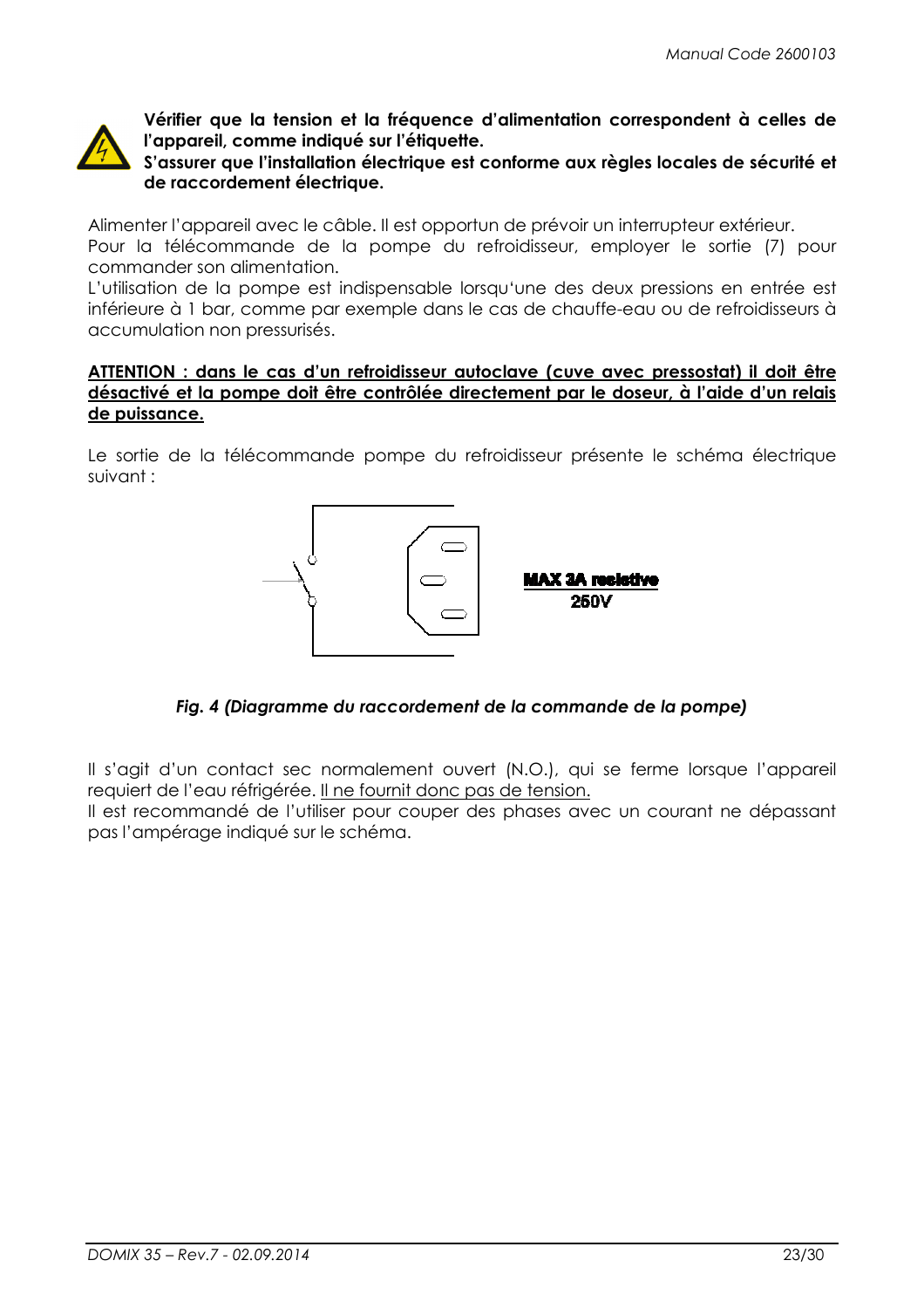

## 7- FONCTIONNEMENT

Brancher l'appareil sur le courant à l'aide de l'interrupteur extérieur.

Les premiers écrans qui apparaissent lors de la mise en route de l'appareil sont relatifs à l'autodiagnostic. Les écrans montrent le type d'appareil et la version du logiciel du microprocesseur.

A la fin de l'autodiagnostic, les deux écrans indiquent respectivement :

- − Quantité déchargée avant l'arrêt
- − Température mesurée par la sonde intérieure

Introduire avec les touches [+] et [-] la quantité d'eau désirée, qui apparaît sur l'afficheur (13). Pour afficher facilement les grandes quantités, il y a trois vitesses pour augmenter le nombre de litres : pas à pas, continue, continue-rapide ; pour accéder aux deux dernières, il suffit d'appuyer longuement sur les touches [+] ou [-]

Appuyez sur la touche [START] pour remplir.

Le déversement peut être arrêté manuellement à tout moment en poussant la touche [STOP/C].

A ce moment, le nombre de litres d'eau déversée clignotera sur l'écran (13).

En appuyant à nouveau sur la touche [START], le dosage se termine, autrement en appuyant une nouvelle fois sur la touche [STOP/C] on demande la quantité d'eau initialement désirée.

Enfin, en appuyant encore une fois sur [STOP/C], la mémoire est effacée.

Etant donné que l'appareil possède une mémoire, pour une quantité d'eau suivante égale à la première, il suffit de pousser la touche [START].

En cas d'interruption de courant également, tant avec la machine éteinte que pendant les opérations de dosage, les données introduites ne sont pas perdues. Ainsi, lorsque le courant revient, il suffit de repousser la touche [START] pour que le déversement de la quantité programmée reprenne normalement. A cette occasion, apparaîtra sur l'écran le message d'alarme "TensFAI". Pour l'effacer sans interrompre le dosage en cours, pousser une seule fois la touche [STOP/C]. On peut décider à ce stade, soit d'arrêter le déversement en appuyant à nouveau sur la touche [STOP/C], soit de le compléter en appuyant sur [START].

Pendant le déversement, ajuster avec le bouton thermostatique la température désirée de l'eau en la contrôlant sur le thermomètre électronique. En cas de correction, il faut attendre un peu avant d'intervenir à nouveau, pour stabiliser la température.

Pour avoir des conditions de fonctionnement optimales, l'eau chaude doit avoir une température supérieure d'au moins 10°C à celle souhaitée et l'eau froide une température inférieure d'au moins 5°C.

#### ATTENTION : les basses températures (en dessous de 10°-15°C) ne sont atteintes que par l'utilisation d'un refroidisseur.

#### 7.1. Fonction spéciale déchargement libre

En appuyant ensemble sur les touches [STOP] et ▼ on entre dans une fonction spéciale avec lequel on peut exécuter un déchargement libre.

Le display à gauche montre l'indication [FrEE] , le display à droite montre la température de l'eau.

Appuyez la touche [START] pour commencer le déchargement et la touche [STOP/C] pour l'arrêter. Pour sortir du déchargement libre, appuyez ensemble les touches [STOP] et ▼.

Cette fonction peut être utiliser en cas de panne du compteur d'eau.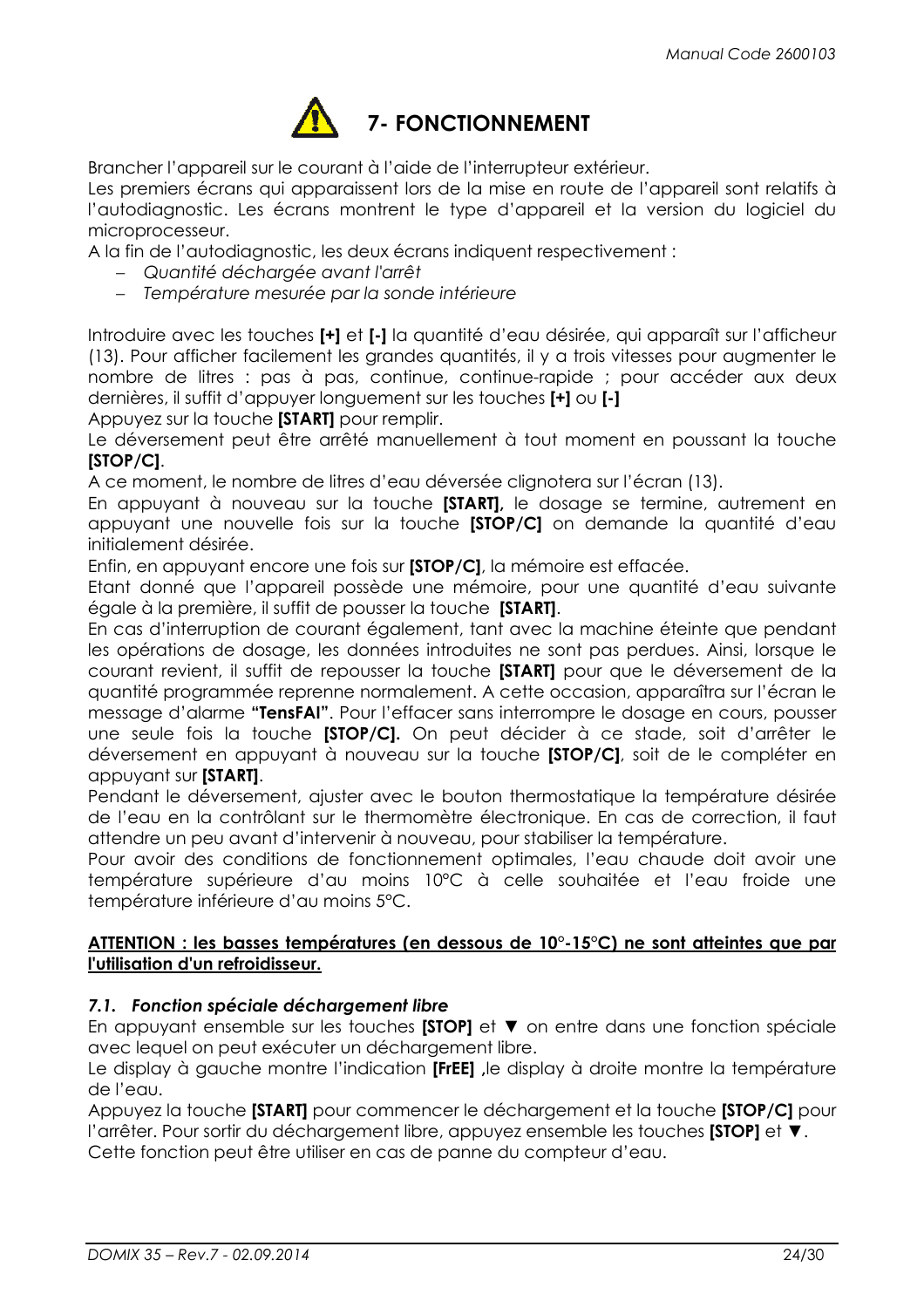

Tous les messages d'erreur sont accompagnés d'un symbole clignotant et par le led Error affiché sur l'écran des litres. En appuyant sur la touche [STOP/C], l'alarme est annulée. Avec ensuite une commande du [START], on supprime le message d'erreur et le déversement reprend. En appuyant deux fois sur la touche [STOP/C], au contraire, le cycle est annulé. La liste des messages d'erreur possibles est reprise ci-après avec les masques correspondants.

#### 8.1. Pas d'impulsion du compte-litres



ECRAN 1

Si, après 15 secondes, des impulsions n'arrivent pas du compte-litres, l'inscription "Err.L" apparaît à l'écran ". En appuyant sur la touche [STOP/C], le message est effacé, l'appareil passe en veille et la quantité d'eau déversée est affichée sur la partie supérieure de l'écran.

En appuyant sur la touche [START], le déversement reprend, tandis qu'avec la touche [STOP/C] l'appareil s'arrête.

Pour les causes/solutions correspondantes, voir le paragraphe 12-.

#### 8.2. Sonde en panne



ECRAN 2

Si la sonde est en panne, s'affiche sur l'écran "Pr.E". L'appareil ne s'arrête pas et on peut continuer à travailler, mais la température est aléatoire.

Pour les causes/solutions correspondantes, voir le paragraphe 12-.

## 8.3. Chute de tension

|   | F  | n | S |
|---|----|---|---|
| c | т. |   |   |

ECRAN 3

En cas de chute de tension pendant le déversement, lors de la remise sous tension, apparaît "tens FAI". Le message peut être effacé en appuyant sur la touche [STOP/C]. l'appareil passe en veille et la quantité d'eau déversée est affichée sur la partie supérieure de l'écran. En appuyant sur la touche [START], le déversement reprend, tandis qu'avec la touche [STOP/C] l'appareil s'arrête.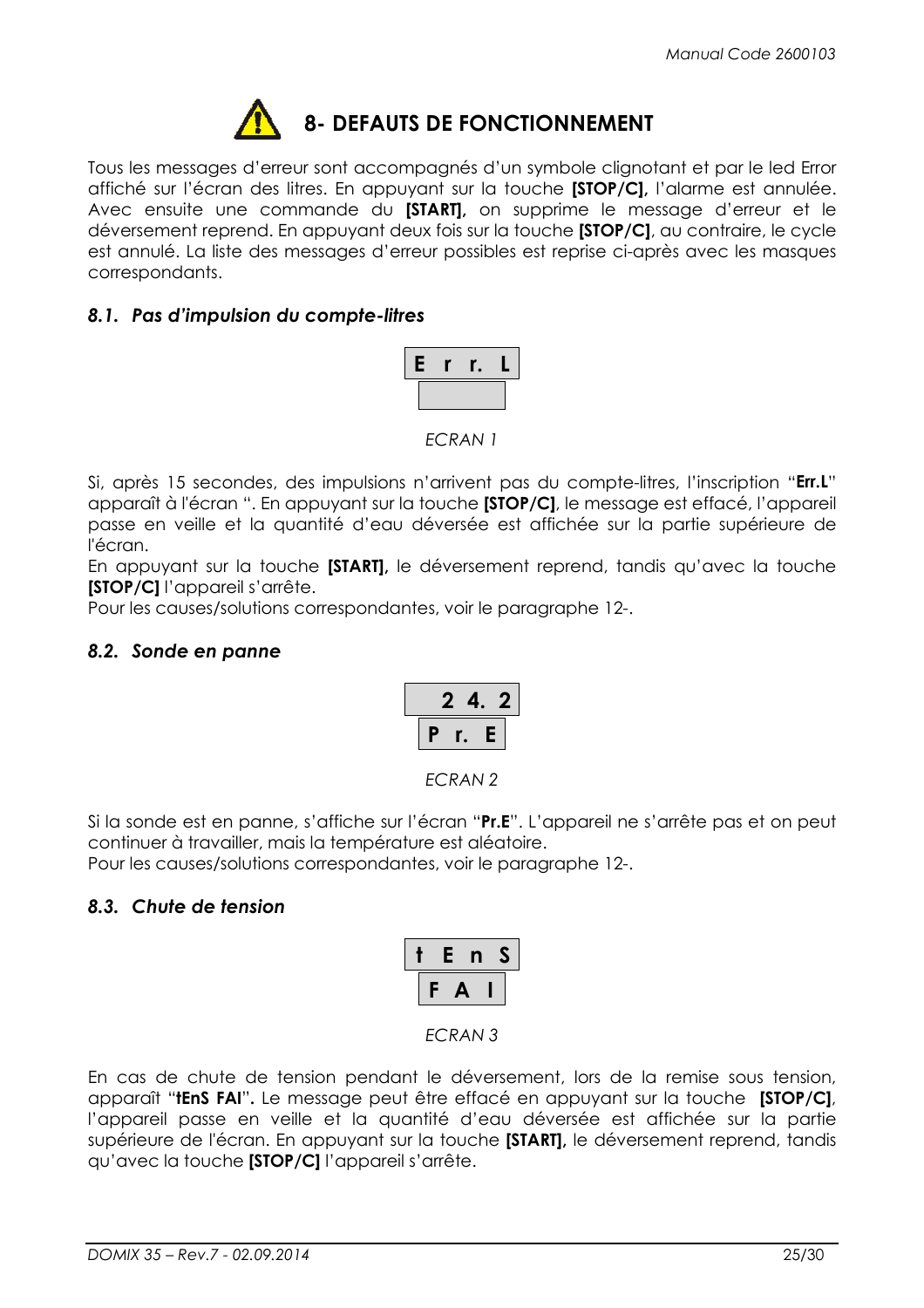#### 8.4. Perte d'eau de l'électrovanne



#### ECRAN 4

Si la vanne ne se ferme pas correctement et si des pertes d'eau sont constatées, l'appareil peut identifier l'incident et alerter l'utilisateur. L'alarme "LEAK E.V." apparaît. L'erreur ne bloque pas l'appareil et l'utilisateur peut continuer à travailler. Evidemment, si le problème n'est pas résolu, l'alarme continue à apparaître.

Il suffit d'appuyer sur la touche [STOP/C] pour l'effacer.

Pour les causes/solutions correspondantes, voir le paragraphe 12-.

#### Cette alarme peut être désactivée en accédant aux paramètres de l'installation.

## 9- ENTRETIEN

- Nettoyer périodiquement le filtre extérieur (3). La fréquence dépend des impuretés dans les tuyaux.
- Nettoyer l'extérieur de l'appareil chaque semaine avec une éponge douce imprégnée d'eau et de savon neutre; pour les salissures plus tenaces, utiliser de l'alcool ou du diluant.
- Ne pas diriger des jets d'eau sur la machine.
- Lors de chaque extinction de la machine, mettre le bouton thermostatique du mélangeur vers le milieu de sa course, afin de garantir un nombre minimum de mouvements dans la vanne du mélangeur, en particulier lors des déversements toujours à une même température.
- Nettoyer la membrane interne de l'électrovanne tous les 6 mois (l'intervalle de temps dépend de la dureté de l'eau).
- Vérifier périodiquement le dosage, en effectuant des tests de déversement de différentes quantités et en mesurant les résultats avec une balance de précision calibrée.

## IL EST FORMELLEMENT INTERDIT D'UTILISER DES PIECES DE RECHANGE NON **ORIGINALES**

Les codes des pièces originales sont repris au Tab. 1.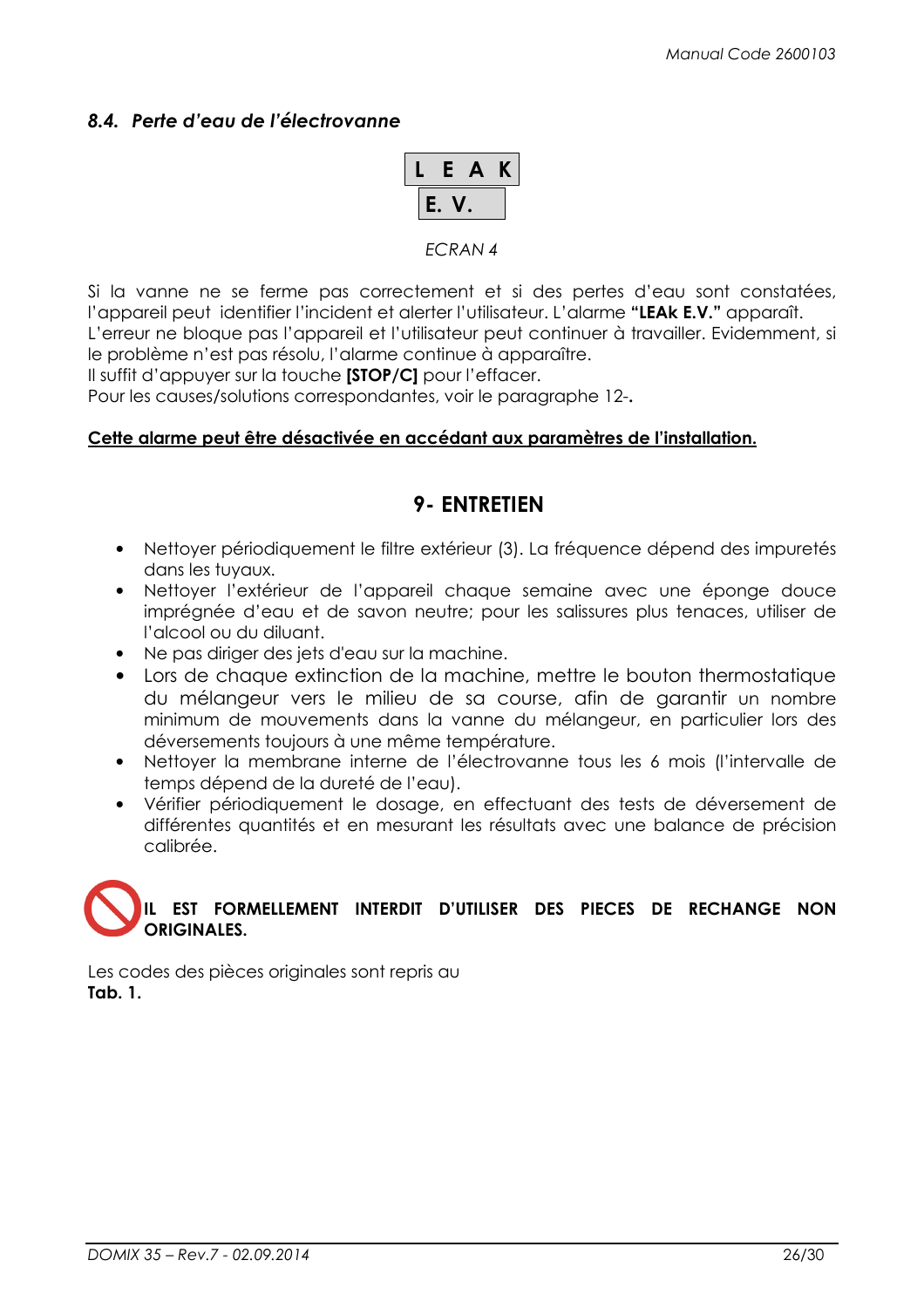## 10- RECYCLAGE DES APPAREILS QUI NE SONT PLUS UTILISES

L'emballage qui n'est plus utilisé peut être rapporté au centre de recyclage et de traitement des déchets. L'emballage est entièrement constitué de matériaux non polluants, recyclables comme matière première secondaire. L'appareil, y compris les accessoires, les piles et les batteries rechargeables, n'appartient pas à la catégorie des déchets domestiques, étant donné qu'il est constitué de matériaux de valeur qui peuvent être recyclés et réutilisés. La Directive européenne 2002/96/CE sur les déchets d'appareils électriques et électroniques (RAEE) prescrit la récolte différenciée des appareils électriques et électroniques et des déchets urbains mélangés, aux fins de leur récupération, réutilisation et recyclage ultérieur. Ne pas éliminer donc les appareils électriques et électroniques avec les ordures ménagères ou par les services de récolte des déchets ordinaires. Les pays de l'UE exigent l'utilisation de services de récolte différenciée. Informez-vous sur les possibilités locales de récolte différenciée des déchets concernant les appareils électriques et électroniques marqués de ce symbole :



## 11- CERTIFICATIONS

 $\epsilon$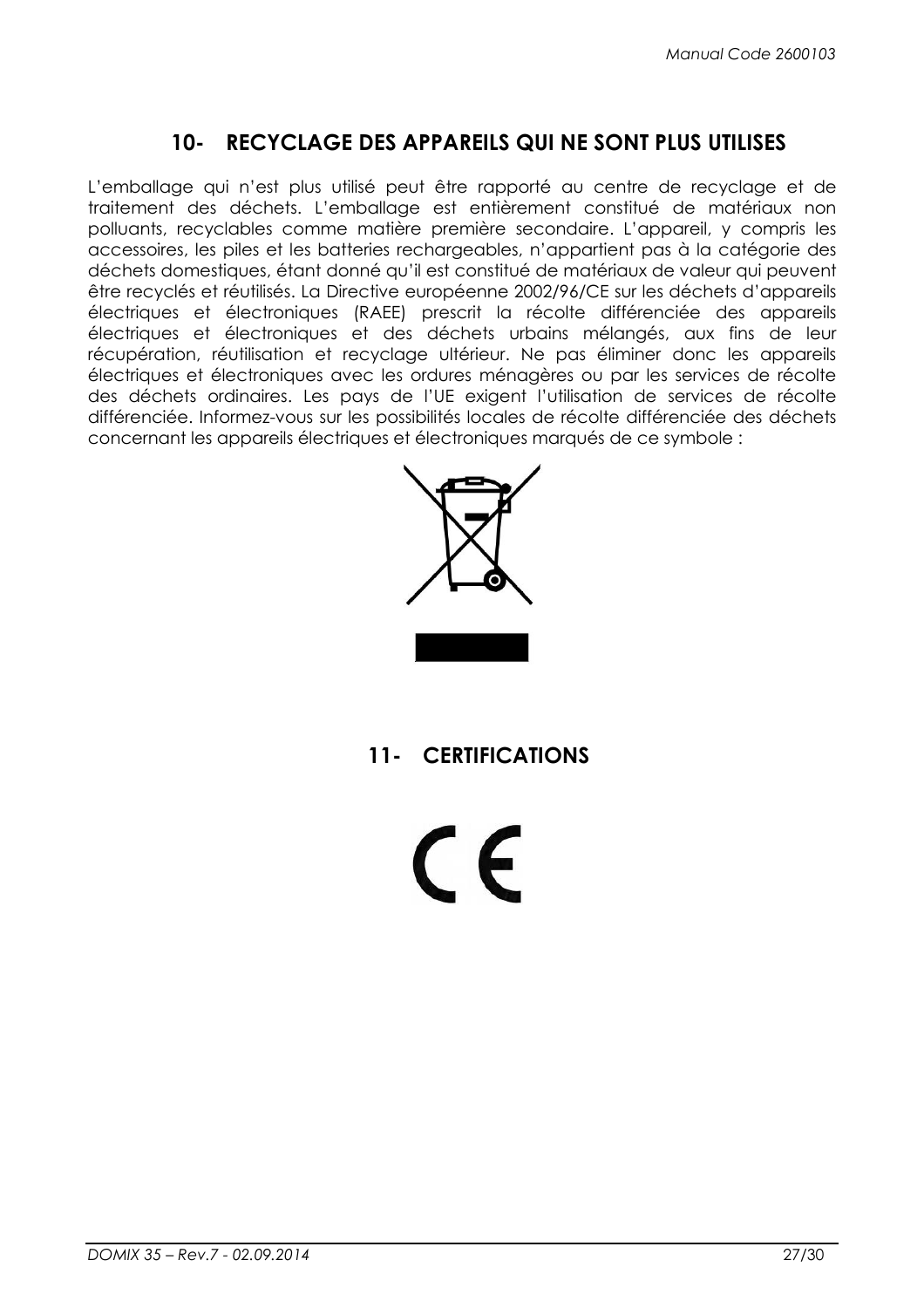# 12- DEFAUTS DE FONCTIONNEMENT ET SOLUTIONS

| <b>PROBLEME</b>                                                                     | <b>CAUSE</b>                                                                                                 | <b>SOLUTION</b>                                                                                           |
|-------------------------------------------------------------------------------------|--------------------------------------------------------------------------------------------------------------|-----------------------------------------------------------------------------------------------------------|
| L'unité ne<br>s'allume pas                                                          | Fusible d'alimentation sur la<br>carte logique endommagé.                                                    | Couper l'alimentation.<br>Contrôler et éventuellement changer<br>le fusible en question.                  |
|                                                                                     | Absence de réseau électrique                                                                                 | Vérifier l'installation en amont                                                                          |
|                                                                                     | La carte électronique est en<br>panne                                                                        | Substituer le dessus                                                                                      |
| "Err.L" et<br>l'eau ne sort<br>pas du<br>doseur                                     | Les vannes d'arrêt d'interception<br>en amont de la machine sont<br>fermées<br>L'électrovanne ne s'ouvre pas | Contrôler les entrées<br>Substituer la bobine                                                             |
|                                                                                     | L'eau n'arrive pas du<br>refroidisseur.                                                                      | Couper l'alimentation.<br>Contrôler et éventuellement changer<br>le fusible de la commande de la<br>pompe |
| "Err.L" et                                                                          | Filtre d'entrée obstrué.                                                                                     | Nettoyer le filtre                                                                                        |
| l'eau sort<br>avec un<br>faible débit<br>du doseur                                  | Faible pression en entrée                                                                                    | Contrôler la ligne d'alimentation en<br>eau                                                               |
| "Err.L" et<br>l'eau sort du                                                         | Déconnexion des fils ou des<br>bornes du compte-litres.                                                      | Couper l'alimentation.<br>Ouvrir et contrôler les connexions.                                             |
| doseur                                                                              | Compte-litres en panne.                                                                                      | Substituer le compte-litres                                                                               |
| "Pr.e" sur<br>l'écran de la                                                         | Déconnexion des fils ou des<br>bornes de la sonde.                                                           | Couper l'alimentation.<br>Ouvrir et contrôler les connexions.                                             |
| température                                                                         | Sonde de température en<br>panne                                                                             | Couper l'alimentation.<br>Substituer la sonde de température                                              |
| "LEAk E.V."                                                                         | Perte d'eau électrovanne                                                                                     | Retirer la pression du circuit<br>hydraulique.<br>Couper l'alimentation.<br>Nettoyer l'électrovanne.      |
| "Serr.Err."<br>(uniquement<br>si la porte<br>sérielle en<br>option est<br>présente) | Erreur de communication sérielle                                                                             | Vérifier le câblage du réseau.<br>Eteindre et rallumer l'unité.                                           |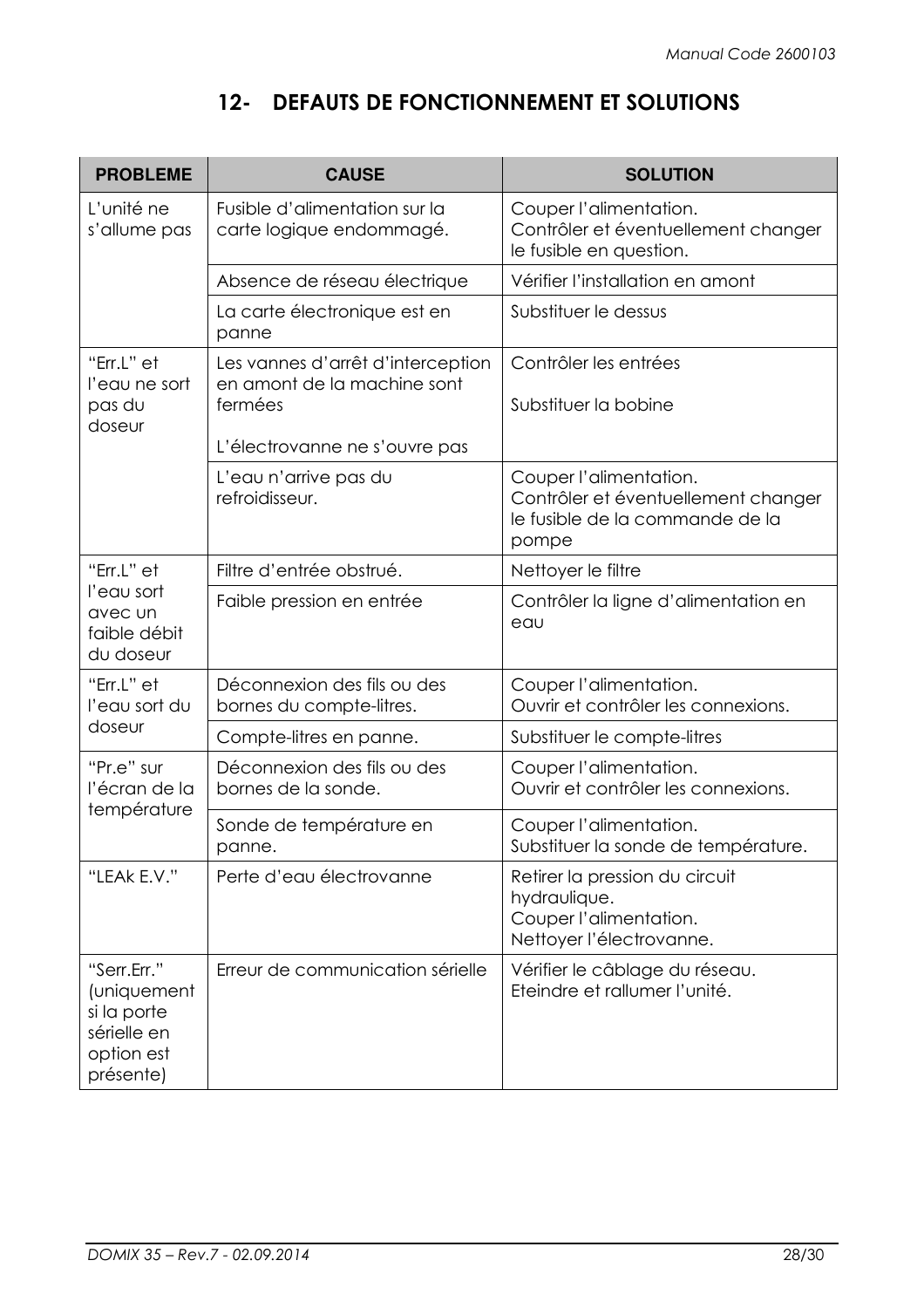



Fig. 5 (Schema ricambi; Spare Parts scheme; **Schéma des pièces détachées**)